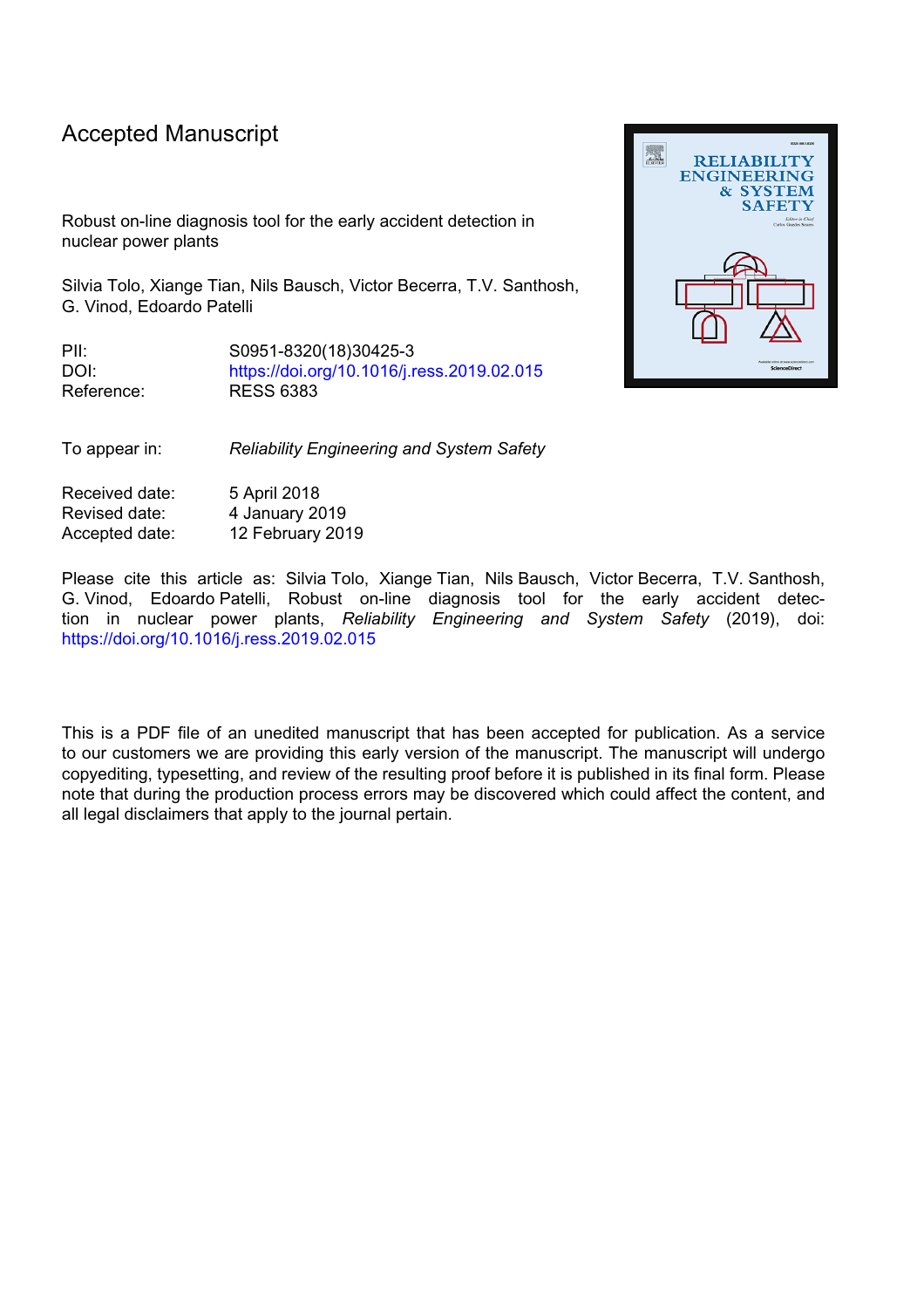## ACCEPTED MANUSCRIPT

## **Highlights**

- A robust on-line monitor tools that absorb different sources of uncertainty is proposed
- Based on a set of artificial neural network architectures through the use of Bayesian statistics
- Provides the quantification of the output confidence bounds
- Enhances of the model response accuracy and relax the need for model selection
- Tested on a 220 MWe heavy-water nuclear reactor case-study

- Enhances of the model response accuracy and relax the need for model selection<br>- Tested on a 220 MWe heavy-water nucleur reactor case-study<br>- Tested on a 220 MWe heavy-water nucleur reactor case-study<br>- And the control o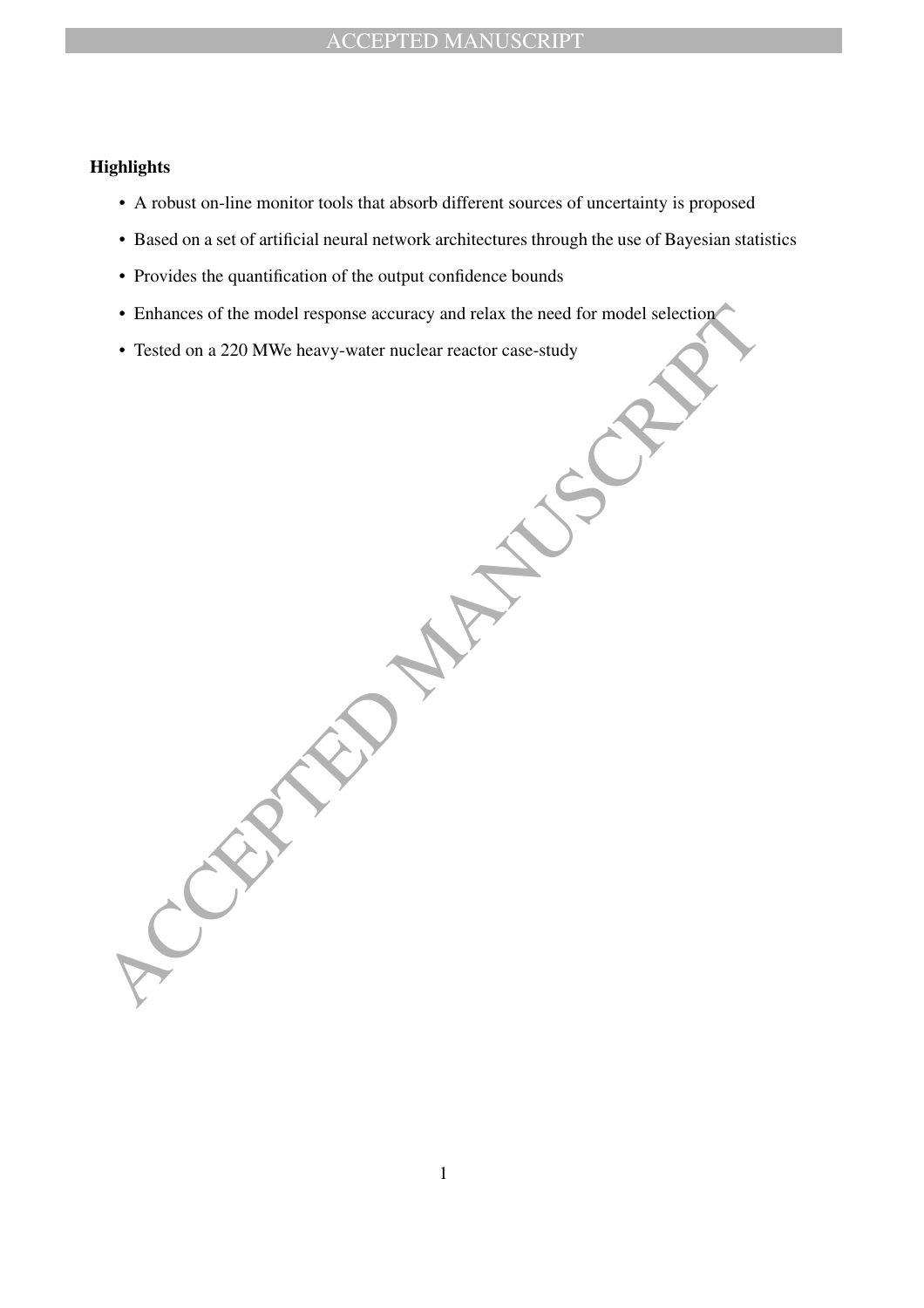# Robust on-line diagnosis tool for the early accident detection in nuclear power plants

Silvia Tolo<sup>a</sup>, Xiange Tian<sup>b</sup>, Nils Bausch<sup>b</sup>, Victor Becerra<sup>b</sup>, T. V. Santhosh<sup>c</sup>, G. Vinod<sup>c</sup>, Edoardo Patelli<sup>a,1,</sup>

> *a Institute for Risk and Uncertainty, University of Liverpool, UK <sup>b</sup>School of Engineering, University of Portsmouth, UK <sup>c</sup>Reactor Safety Division, Bhabha Atomic Research Centre, Mumbai, India*

### **Abstract**

Any loss of coolant accident mitigation strategy is necessarily bound by the promptness of the break detection as well as the accuracy of its diagnosis. The availability of on-line monitoring tools is then crucial for enhancing safety of nuclear facilities. The requirements of robustness and short latency implied by the necessity for fast and effective actions are undermined by the challenges associated with break prediction during transients.

**Exhault on Fast and Uncertainty, University of Inversion (ER) and the control of Experimental Centre and Uncertain Centre Manuscript (Exception of Experimental Security of the security of the security of the security of** This study presents a novel approach to tackle the challenges associated with the on-line diagnostics of loss of coolant accidents and the limitations of the current state of the art. Based on the combination of a set of artificial neural network architectures through the use of Bayesian statistics, it allows to robustly absorb different sources of uncertainty without requiring their explicit characterization in input. It provides the quantification of the output confidence bounds but also enhances of the model response accuracy. The implemented methodology allows to relax the need for model selection as well as to limit the demand for user-defined analysis parameters. A numerical case-study entailing a 220 MWe heavy-water reactor is analysed in order to test the efficiency of the developed computational tool.

*Keywords:* LOCA, Neural Networks, Pattern Recognition, Bayesian Statistics, Fault Diagnostics, On-line Condition Monitoring

## **1. Introduction**

The attractiveness of nuclear energy in the market and among the public is generally challenged by its operation and maintenance costs (equal to 73% of the total nuclear power generation cost in contrast with 15% of the cost of electricity generation from fossil sources [1]) and by the numerous concerns regarding the system safety and reliability. Hence, the challenges for the growth of the nuclear sector involve the enhancement of safety, the preservation of availability and the reduction of the costs associated with the operation and maintenance of the plants.

The possibility of pipe breaks resulting in refrigerant loss in the primary cooling system, generally referred as LOCA (Loss of Coolant Accident), is an integral part of the design of pressurized water reactors (PWRs). Indeed, due to the dramatic consequences that this type of incident may have on

<sup>1</sup>Corresponding author

*Submitted to Reliability Engineering and Safety Systems February 13, 2019*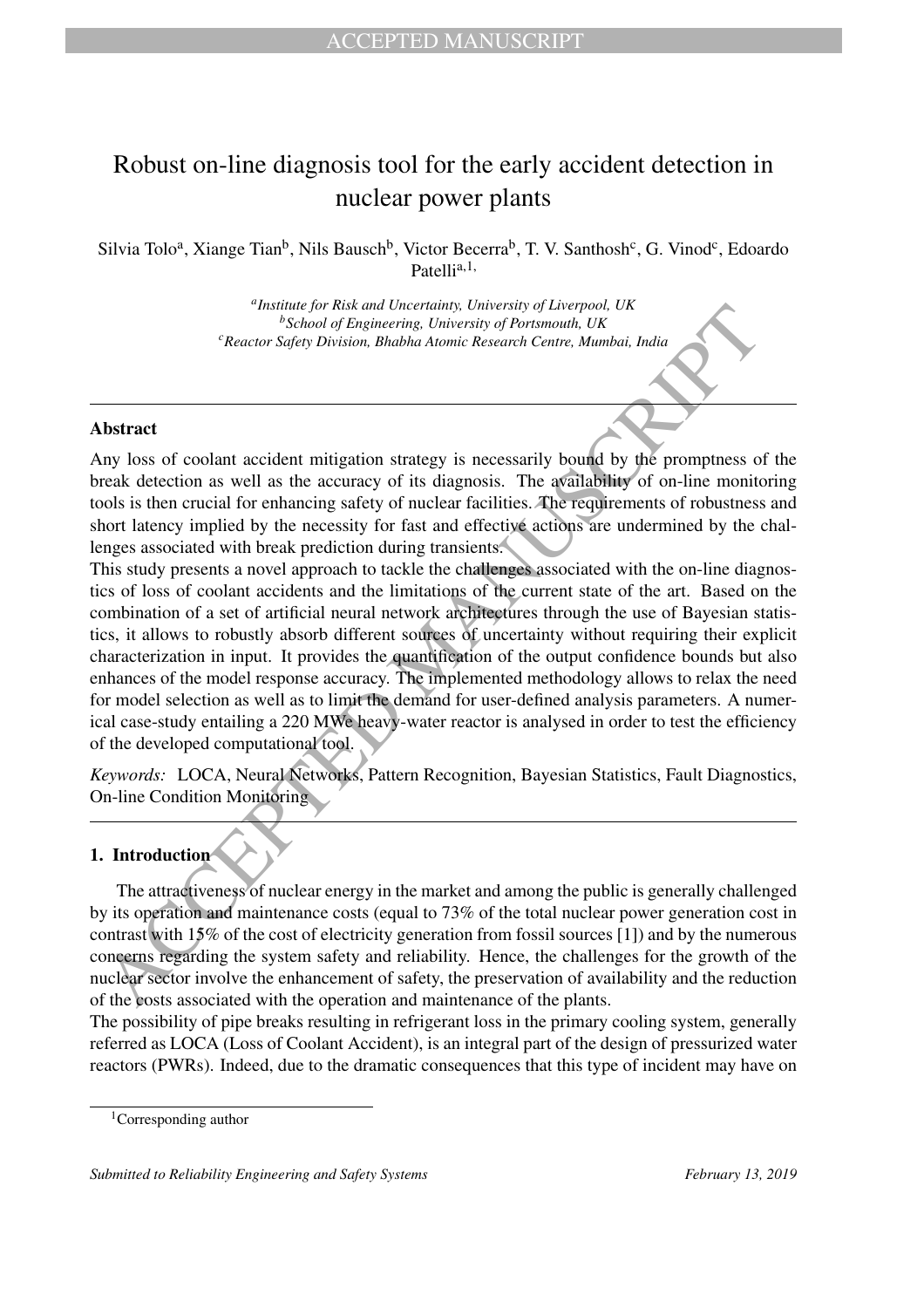the structural safety of the reactor, the latter must be designed and built with the purpose of withstanding any related accident scenario avoiding the release of radioactive material to the external environment. As for any kind of emergency, the key to the effectiveness of the system response to failure lies primarily with the prompt and accurate diagnosis of the incident occurred. In the specific case of LOCAs, the severity of the break defines the time until the core will be uncovered and thus is an essential information to predict the behaviour of the system during the accident scenario and plan for timely action.

In the case of an accident, this task is allocated to the plant operators: they are required to forecast the progression of the accident through the observation of the abnormal trends of plant parameters displayed in the control room (e.g. inlet and outlet temperature, pressure in hot headers etc.) and their similarity with the typical patterns of specific break sizes and locations. Taking into account even only the time constraint and the hundreds of instrument readings and alarms the operators would be faced with, it is not difficult to deduce how overwhelming such task may result and how much room it leaves to potential errors. On the other hand, LOCA can occur without triggering drastic transients, i.e. small breaks may result in primary pressure remaining high up for few hours, making the detection and diagnosis of such occurrence difficult for the operator and hence putting the system in danger on the long term.

To enhance reactor safety and overcome the limitations and risks associated with the reliance on operators'response, several efforts towards the automatization of fault detection and diagnostics have been made. On-line monitoring techniques are commonly regarded as promising tools for tackling these issues through the continuous supervision of the ongoing processes, behaviour and overall system health. This is achieved through the acquisition of data while the plant is operating (i.e. through the use of sensors) on one hand, and on the adoption of low-cost computational methodologies that ensure real-time computation response on the other.

In the case of an accident, this task is allocated to the plant operators: they are required to for the accident through the observation of the abournal teration from progression of the control from the control from the c This latter requirement has progressively led the implementation of such techniques towards the field of machine learning and, more specifically, towards the use of artificial neural networks (ANNs). Indeed, this methodology not only ensures fast response in mapping data, which makes it particularly attractive for on-line monitoring purposes, but has been proven able to satisfactorily capture the non-linear behaviour typical of complex systems [2]. For these reasons, ANNs solutions are not new to the nuclear industry: successful application include the determination of two-phase mixture density [3] and flow regime [4], the prediction of the critical heat flux and heat transfer [5] [6] [7], the calculation of maximum fuel cladding during complex transients [8] [9], neutron transport [10], reactor reactivity [11] and, more generally, the implementation of control systems [12] [13] [14] [15]. Focusing exclusively on the use of ANNs for LOCAs monitoring, the available literature narrows significantly. First attempts date back to the early 90s [16], when ANNs started acquiring popularity exponentially thanks to the re-discovery of the backpropagation method [17]. Beyond the work of Bartlett and Uhrig, that embraced LOCAs detection in a wider-purpose plant transient diagnostics systems, few other studies have focused specifically on tailoring neural network models on LOCAs applications [18] [19].

Although these studies have highlighted the great potential of this approach, the reliance on measured data and the black-box nature of ANNs raise reasonable questions about the impact of the input and model uncertainty on the analysis accuracy and hence on the credibility of the provided point prediction. Indeed, measured data possess an intrinsic level of uncertainty, due to its evolutionary nature (i.e. time-space variability) and unavoidable measurement imprecision or even errors [20]. In the case of real-time monitoring, the degree of uncertainty affecting the prediction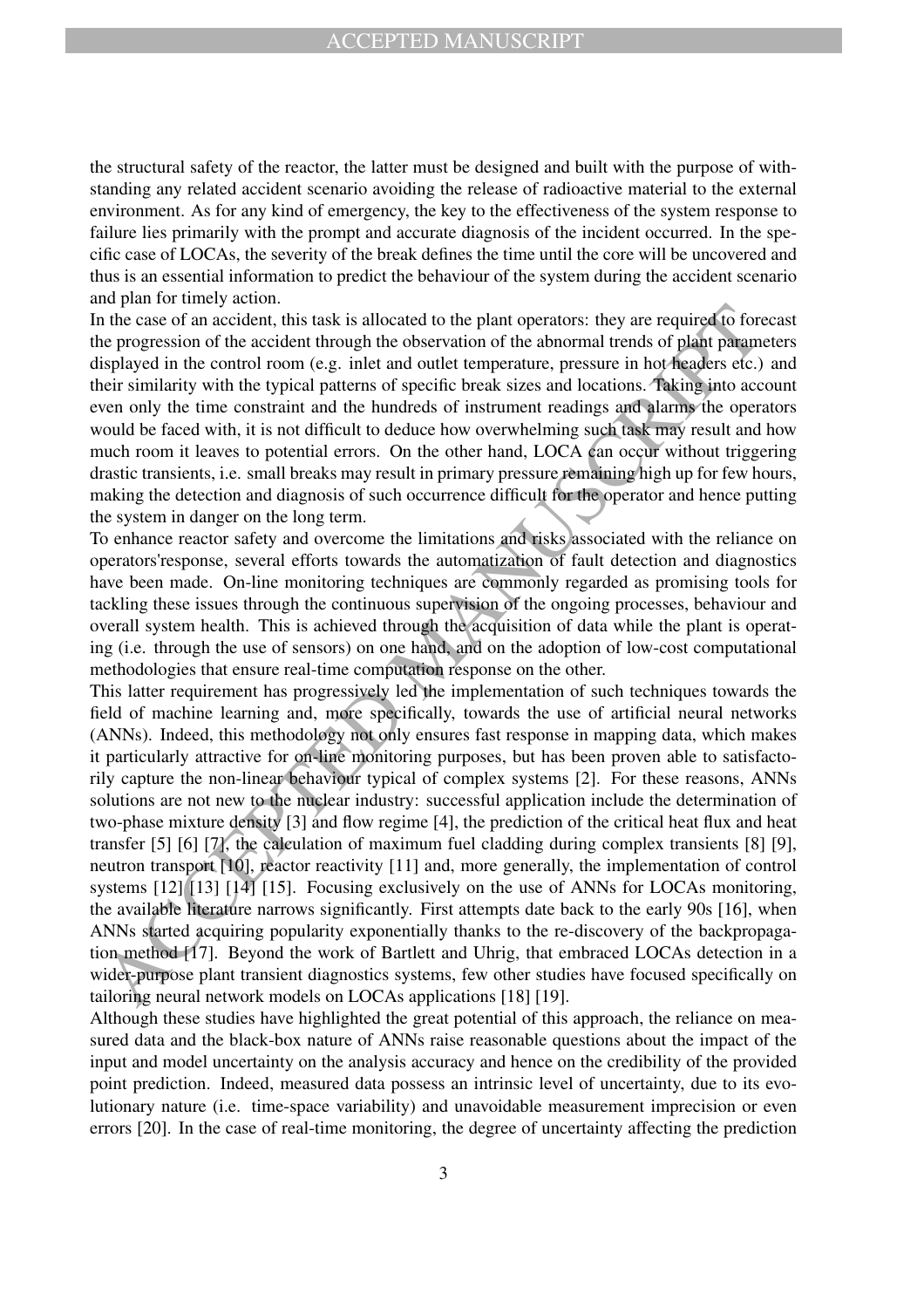is further exacerbated by the restriction to low computational complexity models, which generally comes at the cost of lower accuracy. In light of this, the quantification of the uncertainty in output, and hence the robustness of the tools adopted for the analysis, play a role as crucial as the primary diagnostic analysis itself. In other words, any robust on-line monitoring methodology should characterize the output of interest with margins of uncertainty in order to provide a fully risk-informed decision support.

The most end of the model in the computer of the model in the second model of the solence of the computer content of the adopted model is the one hand and to **quantity** proposed allows to take into account several sources The present study aims to address the limitations of the current literature, providing a novel solution for enhancing the robustness of the adopted models on the one hand and to quantify the accuracy of the diagnostic response on the other. Differently from existent strategies, the proposed approach allows to take into account several sources of uncertainty in input (e.g. data noise, model uncertainty etc.) without requiring their characterization and to quantify the uncertainty affecting the model in output. This is achieved thanks to the use of a novel methodology that relies on the integration, through Bayesian statistics, of diverse ANN architectures for shaping the model response on the basis of the individual models'credibility along the output domain. Section 2 provides a brief overview of the theoretical background associated with the ANN architectures developed while 3 describes thoroughly the novel methodology proposed for the robustness enhancement and uncertainty quantification of the model. Details regarding the specific computational tools adopted and implemented are provided in Section 4. Finally, the effectiveness of the novel methodology has been verified through the analysis of a real-world case-study focusing on a 220 MWe pressurized heavy water reactor system, discussed in detail in Section 5.

#### **2. Background**

Multilayer perceptron (MLP) is the most common class of feedforward artificial neural networks, which create a functional mapping from the input space to the output target space. This is realised adapting the weights connecting the networks nodes, generally referred as neurons, according to a predefined target through the training of the network. The most widely used training approach for adapting the weights is back-propagation which is based on gradient descent techniques. In this study, four different ANN models have been employed. Three of these are MLP models trained adopting the Levenberg-Marquardt algorithm, as it is the fastest method for moderate-sized feedforward ANNs (up to several hundred weights) [21]. The three MLP architectures differ for number of layers (e.g. one and two hidden layer networks are considered) and for number of connections, which were reduced adopting the optimal brain surgeon method, briefly introduced in section 2.0.1. The fourth model adopted falls in the class of group method of data handling, described in Section 2.0.2.

#### *2.0.1. Optimal Brain Surgeon (OBS)*

In neural networks, the regularization problem is often cast as minimizing the number of connection weights. When there are too many weights, over-fitting problems can occur which result in poor generalization performance. Conversely, if there are too few weights, the network might not be capable to adequately learn the key aspects of the training data. The optimal architecture should be large enough to learn the problem and small enough to generalize well. When the training set is very limited, it is increasingly important to choose a network architecture wisely in that it should only contain the most essential weights. The optimal architecture selection can also be increasingly difficult, if a limited number of available data sets causes difficulties to set aside a suitable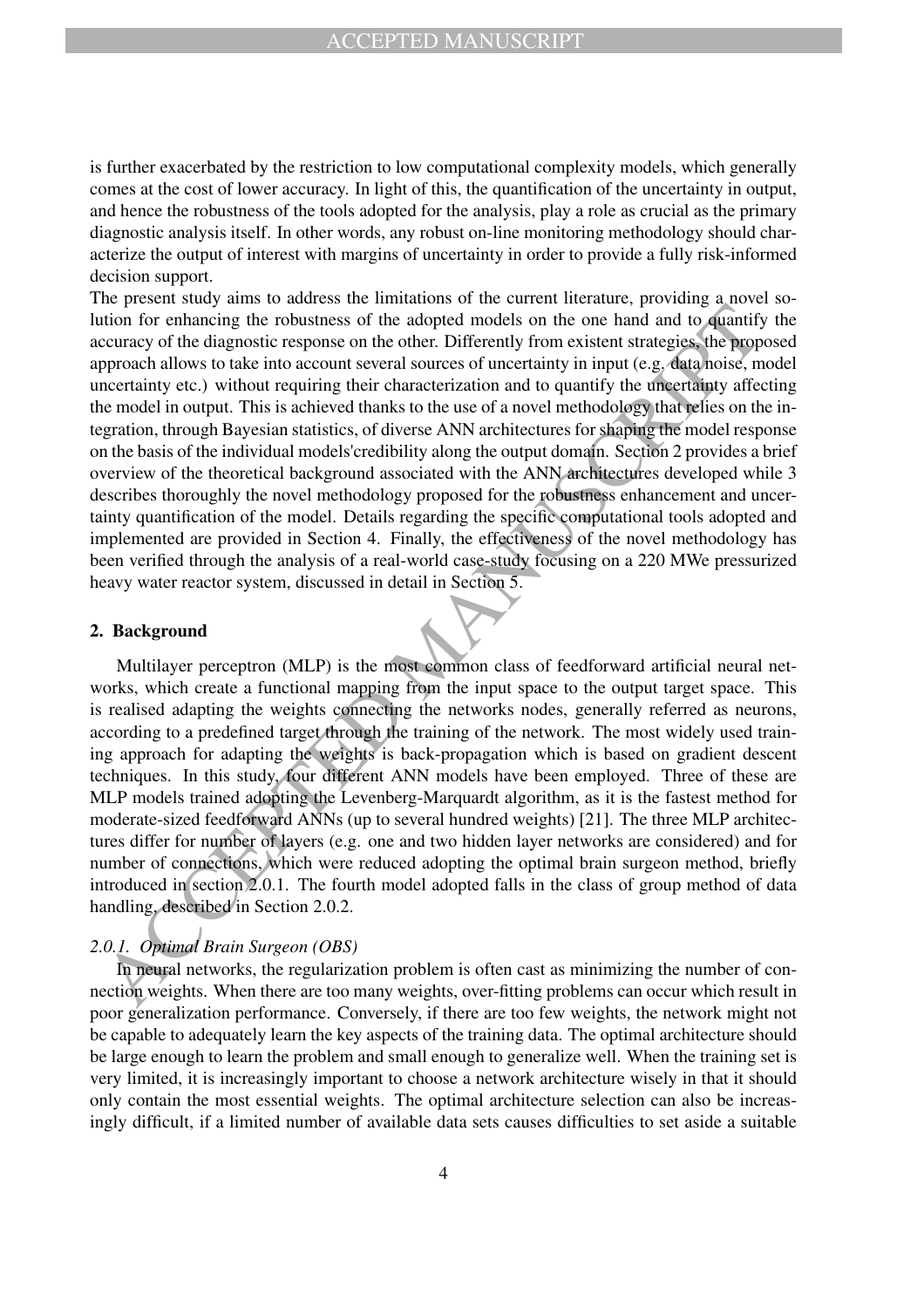data set for testing purposes. The OBS algorithm proposed by Hassibi et al. [22] is an effective method to optimize the network architecture, allowing to improve the generalization ability of the network and hence its robustness.

The OBS algorithm judges the importance of a weight by its saliency which represents the increase in error that is introduced by eliminating it. Then, the OBS algorithm deletes the weights with the weakest saliency, which means they are insignificant. This is an iterative process which continues until a stopping criterion is satisfied [23], as shown in Figure 1.



#### *2.0.2. Group method of data handling (GMDH)*

GMDH [24] is an approach that involves growing a neural network which has a self-organized structure. There is no need to specify the number of layers and neurons in each layer. The GMDH algorithm replaces the neuron activation functions by the set of hierarchically connected partial models. The coefficients of these models are estimated by the least squares method. GMDH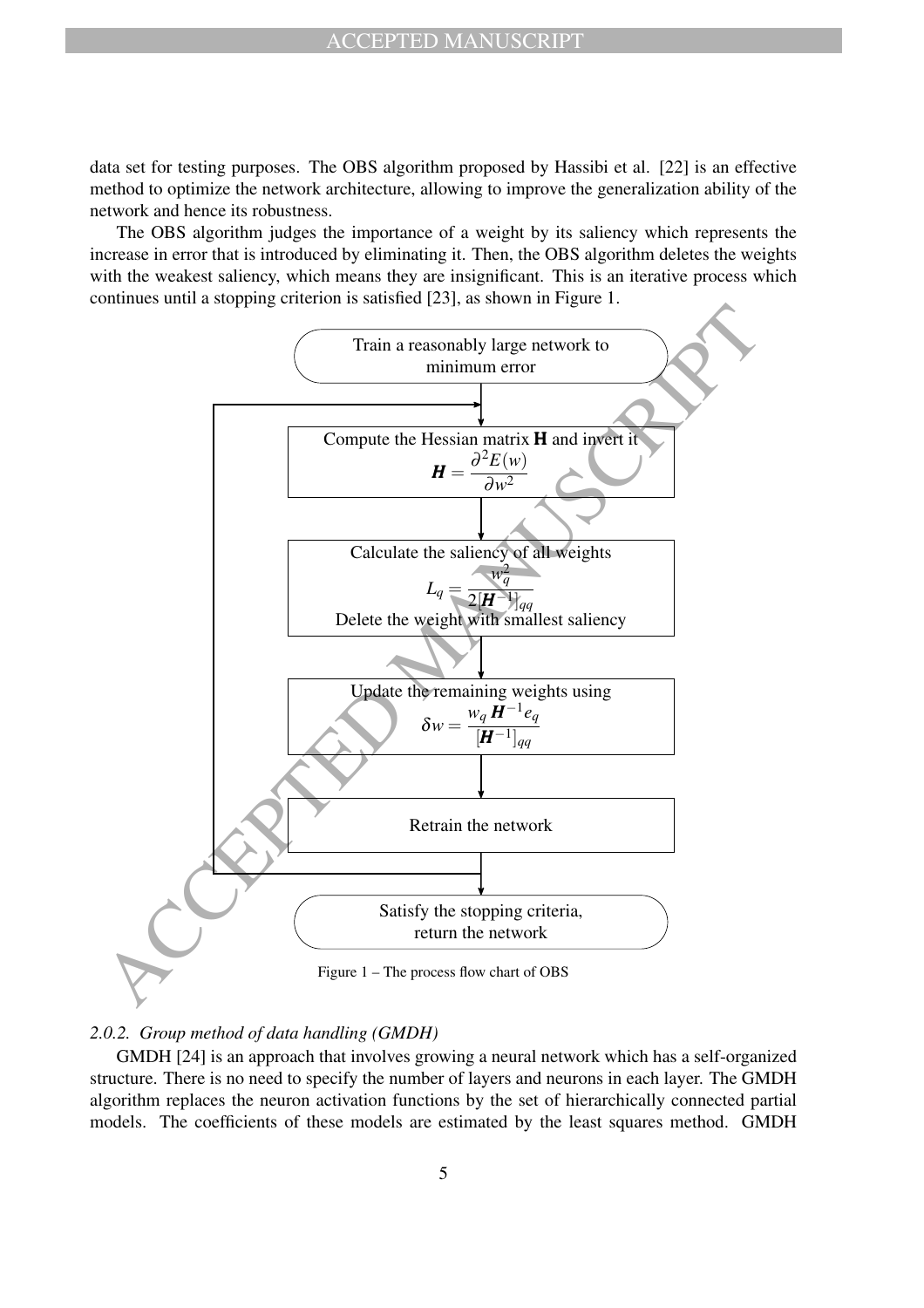networks gradually increase the number of partial model components and find a model structure with optimal complexity. Thus this approach avoids the tedious work of architecture selection, and allows focusing on the organization of effective model inputs based on physical and statistical considerations. Figure 2 shows the structure of a GMDH network with three inputs and one output. The algorithm is based on a multilayer structure using the general form, which is referred to as the Kolmogorov-Gabor polynomial (Volterra functional series) [25]. The output of a neuron with three inputs shown in Figure 2 can be expressed by a partial polynomial, for example as given in Eq. (1)

$$
y = a_0 + a_1x_1 + a_2x_2 + a_3x_3 + a_4x_1x_2 + a_5x_1x_3 + a_6x_2x_3
$$
  
+  $a_7x_1^2 + a_8x_2^2 + a_9x_3^2 + a_{10}x_1x_2x_3 + a_{11}x_1^3 + a_{12}x_2^3 + a_{13}x_3^3$  (1)

where  $x_i$  denotes the *i*th input, y is the corresponding output, and  $a_i$ ,  $a_{ij}$  and  $a_{ijk}$  are the coefficients.



Figure 2 – The structure of a GMDH network with three inputs and one output

 $y = a_0 + a_1x_1 + a_2x_2 + a_3x_3 + a_4x_1x_2 + a_5x_1x_3 + a_6x_2x_3$ <br>  $+ a_7x_1^2 + a_8x_2^2 + a_9x_3^2 + a_1x_1x_3^2 + a_1x_2x_3^2 + a_1x_3x_4^2$ <br>
where  $x_i$  denotes the *i*th input,  $y$  is the corresponding output, and  $a_i$ ,  $a_{ij}$  and  $a_{jk$ The architectures of the neural networks applied in this study are from reference [26]. For the 1-hidden layer MLP, there are 15 neurons in the hidden layer. For the 2-hidden layer MLP, there are 19 neurons in the first hidden layer and 26 neurons in the second hidden layer. There are 586 weights in the fully-connected 1-hidden layer MLP. The minimum number of weights is set to 400, so there are 186 weights pruned at most to guarantee the accuracy of modelling. For the GMDH method, the maximum number of inputs for each neuron is 3, the degree of polynomials is 3, the maximum number of neurons in a layer is 7 and the structure is optimized by the method.

#### *2.1. Interpolation pre-processing*

Generally, the training data sets are only available for a limited number of break sizes. This causes robustness issues, as the resulting neural network models are not very accurate for predicting unseen break sizes. With the aim of improving robustness in this study, interpolation was applied to generate data sets for additional break sizes for neural network training. Overall, the criterium for selecting the interpolated sizes is that a newly generated break size can split the interval between two adjacent break sizes equally. If the break sizes are  $B_s(1), B_s(2),...,B_s(n)$ , the interpolated break size can be calculated as

$$
B_{sn}(i) = [B_s(i-1) + B_s(i+1)]/2, \quad i = 1, 2, ..., n-1
$$
 (2)

Therefore, the new break size list is  $B_s(1)$ ,  $B_{sn}(1)$ ,  $B_s(2)$ ,  $B_{sn}(2)$ ,...,  $B_s(n-1)$ ,  $B_{sn}(n-1)$ ,  $B_s(n)$ .

Two well-known interpolation methods (linear interpolation and cubic spline interpolation) were applied in this study.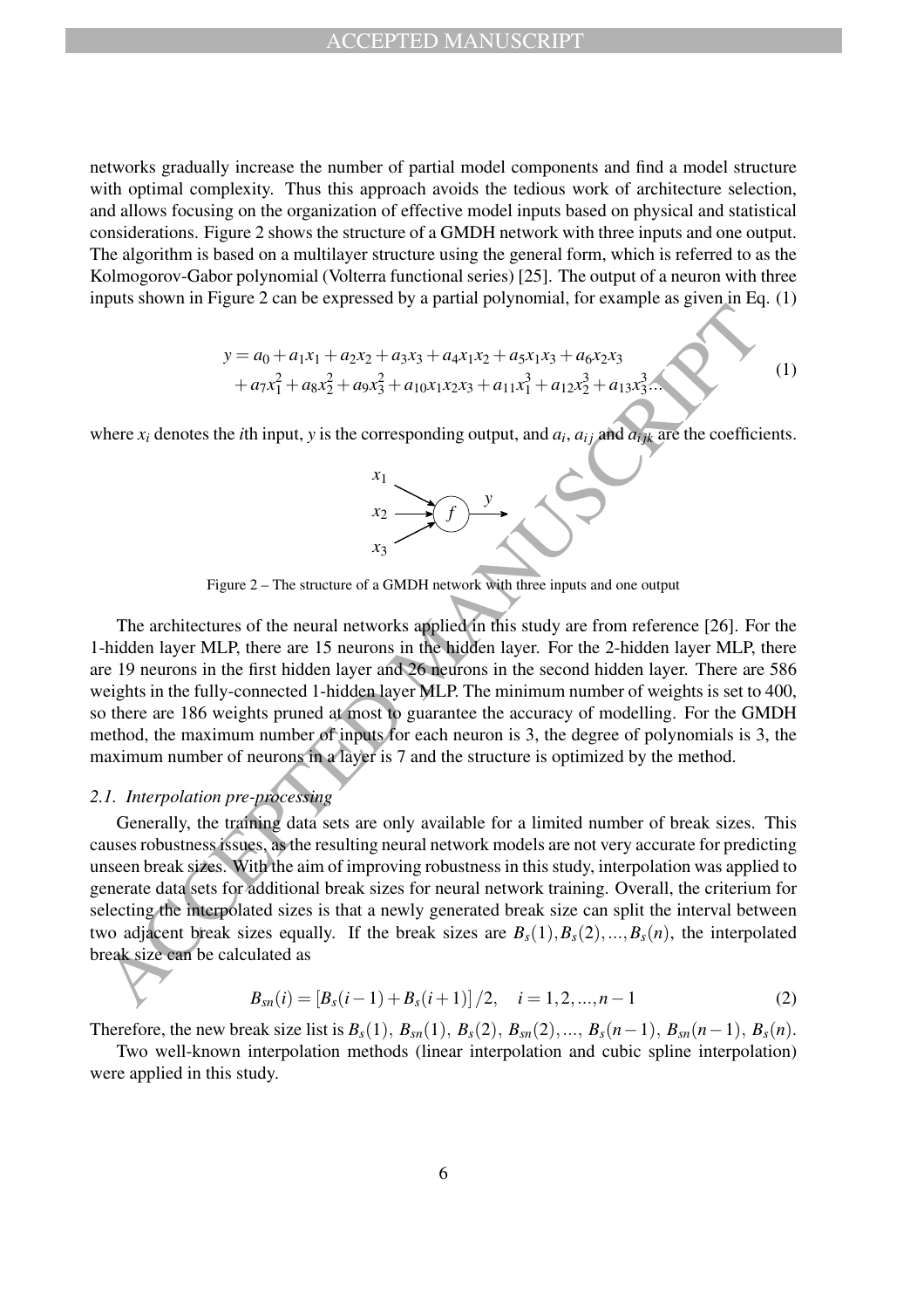#### **3. Proposed approach**

The ANN implementation process allows to capture the underlying relationship existing between a set of input factors and an output. This capability is exploited to draw further predictions, which are provided as crisp estimates of the system response. In spite of the large popularity of ANNs in a wide range of applications, the lack of transparency associated with their black-box nature, together with the stochastic character of training process, raises reasonable questions on the credibility of the model output when addressing real-world problems, which are unavoidably affected by inherent variability and uncertainty.

The uncertainty affecting the model prediction can be mainly traced back to the input, network parameters and model structure. Indeed, for the first case, any available dataset will be inevitably affected by measurement and sampling errors to a certain extent, potentially resulting in misleading model outputs when the degree of uncertainty becomes significant. Moreover, the overall accuracy of the diagnosis depends not only on the quality of the available data but also on how much the input differs from the initial dataset the network was trained on. This is due to the data-driven nature of the ANN training process, which allows to identify the parameters of the model on the basis of the information available for calibration. Such mechanism is intrinsically stochastic: due to the random initialization of the network weights in the training process, even the adoption of identical architectures and training strategies would result in ANNs characterized by different parameters and hence performance. In other words, it is not possible to identify an unique set of global optimal parameters for the model, adding further uncertainty on how well this will later approximate the true system. Finally, it is worth to stress out that ANNs only approximate the true process or system under study, implying uncertainty on the model structure due to the simplification and inadequacy of the approximated model.

ie credibitity of the model output when addets and reaction in this case, the credibity of the model output when advantigate and model stream and model stream and model stream and model stream and model stream and model st In order to deal with the above drawbacks, several numerical techniques aiming to characterize the uncertainty affecting the network prediction have been proposed in the literature. Probabilistic based methods, including Bayesian neural networks [27]), require the characterization of the uncertainty affecting the variables involved in the analysis as probability distribution functions. In this case, the credibility of the model output distribution depends on the accuracy of the input distribution and on the number of random samples computed [28]. The first of these requirements implies the capability of accurately capturing the uncertainty in input while the second may hinder the real-time feasibility of the computation due to the problem size. Similarly, fuzzy logic based methods [29] are based on the representation of the uncertain model inputs or parameters as fuzzy numbers to quantify the prediction uncertainty in output. Also in this case, the computational costs result higher than other more traditional approaches and the methodology requires the characterization of the uncertainty in input. Another common category of techniques adopted for ANN uncertainty quantification embraces error prediction methods: these rely on the analysis of the model error in reproducing observed data [30]. Due to the low computational costs, this approach results quite attractive for real-time purposes but lacks any guarantee on the prediction accuracy outside of the training domain. Furthermore, a previous comparison between the error estimation by series association technique and the Bayesian model selection method (which has been demonstrated to be outperformed by the method proposed in the current study [31]) has highlighted the superiority of this latter, at least for the application of interest in the current study [32]. Finally, a further sampling based approach such as bootstrapped techniques [33] rely on the assumption that the bootstrapped samples follow the statistical characteristics of population data and the resamples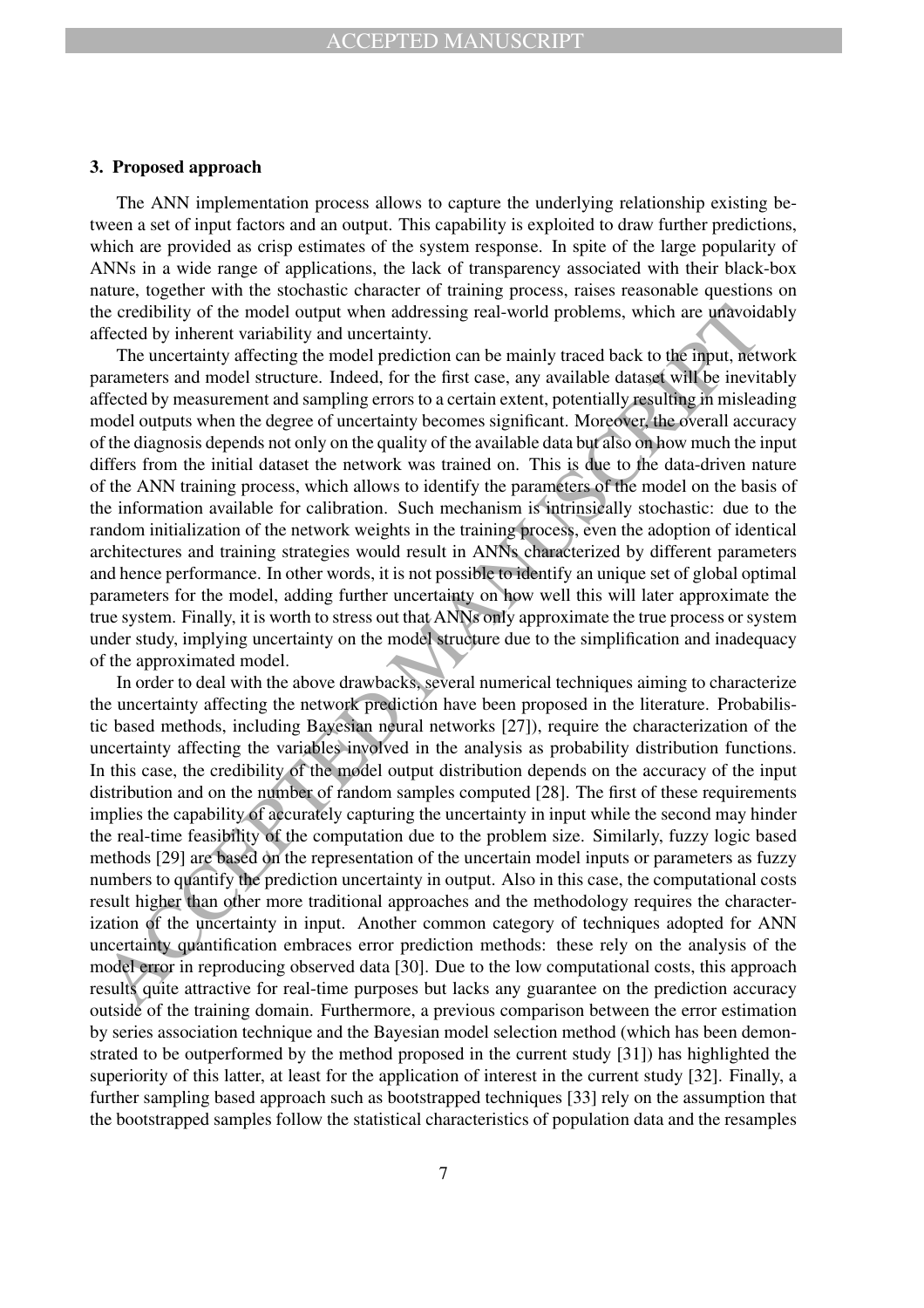mimic the random component of the process to be modelled.

All the mentioned strategies require the introduction of several assumptions (e.g. related to the prior distributions of the uncertain input parameters and data to be propagated or to the membership function of the above uncertain quantities), on the validity of which depends the accuracy of the analysis. Moreover, most of the mentioned techniques imply the need for sampling and optimization, increasing the computational costs of the overall analysis which is a crucial aspect for real-time applications.

The current study sims to overcome these limitations, bypassing the need for user-defined increaring and ensuring the computational feasibility of the real-time analysis wighted necessary of the response, as alleadry high The current study aims to overcome these limitations, bypassing the need for user-defined input uncertainty and ensuring the computational feasibility of the real-time analysis without affecting the accuracy of the response, as already highlighted in previous studies [31][32]. This is achieved through the combination of multiple ANN models responses on the basis of Bayesian statistics, relaxing the need for model selection. The relevance of this aspect is crucial since different ANNs may outperform each other in different parts of the domain. In this case, the adoption of one model rather than the other, implies a decrease of the model performance in such regions. Furthermore, while it is relatively easy to assess the accuracy of each model over the known dataset (even if the limitations of accuracy metrics adopted in common practice has been often highlighted [34]), the same cannot be said with regards to unexplored data regions.

On the basis of Bayesian statistics, the proposed approach allows to predict automatically the accuracy of each model output on the basis of its behaviour over the training dataset and to predict its reliability outside the known domain. In light of this information, which is obtained avoiding reliance on user's judgements, the models'output are combined in a single response whose accuracy results enhanced compared to the individual ANN contributions. Moreover, it allows to quantify the uncertainty affecting the output according to the specific area of the domain where the output lies. This section is dedicated to provide an overall description of the approach adopted, which is referred to as Adaptive Bayesian Model Selection (ABMS).

#### *3.1. Adaptive Bayesian Model Selection (ABMS)*

In order to meet the requirements imposed by the specific application proposed in the current study, both in terms of robustness of the response and computational time, a novel technique based on the Bayesian model averaging approach, has been developed.

ANNs sharing identical architectures and training process result in different models (i.e. ANNs with identical structure but different weights). This is mainly due to the random initialization of the weights in the training process and leads to the implementation of ANNs characterized by different performance and hence output accuracy, introducing a degree of uncertainty in selecting the best performing ANN. Although it is common practice to select the best performing ANN based on cross-validation test (i.e. *k-fold*), this selection strategy does not take into account the eventual noise and imprecision affecting the validation data available and the impossibility to determine the ANN performance when considering unseen data. In order to tackle this issue, a novel methodology for the enhancement of ANN response robustness has been developed to exploit the inner variability of the training process through a Bayesian model averaging technique.

The proposed adaptive Bayesian model selection method computes the posterior probability associated to each network of the ANN set in the form of a continuous distribution over the output domain. Once the continuous posterior distribution has been computed, the robust response as well as the prediction confidence bounds are obtained from the individual networks output adopting as weights posterior probability values according to the distributions previously built,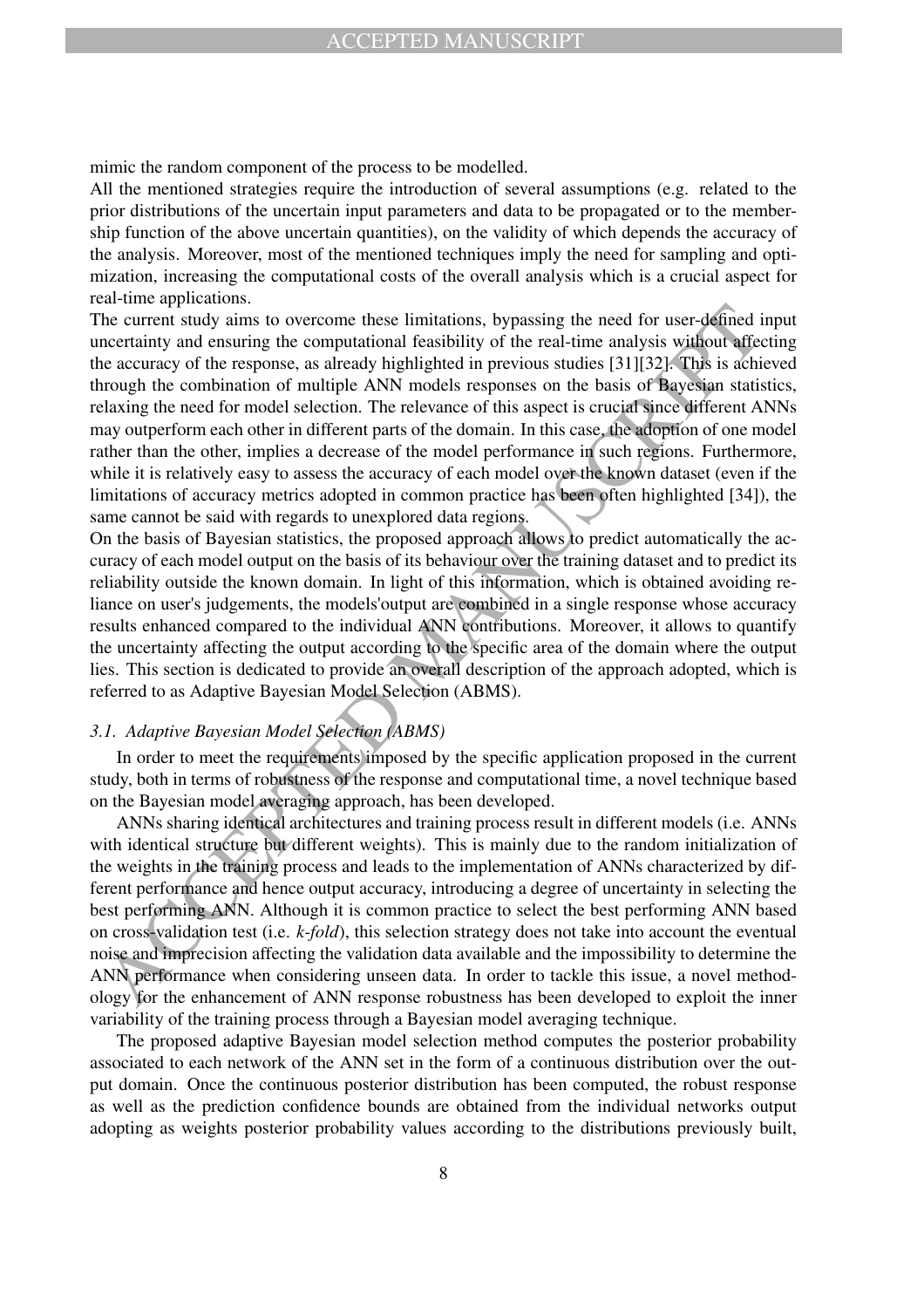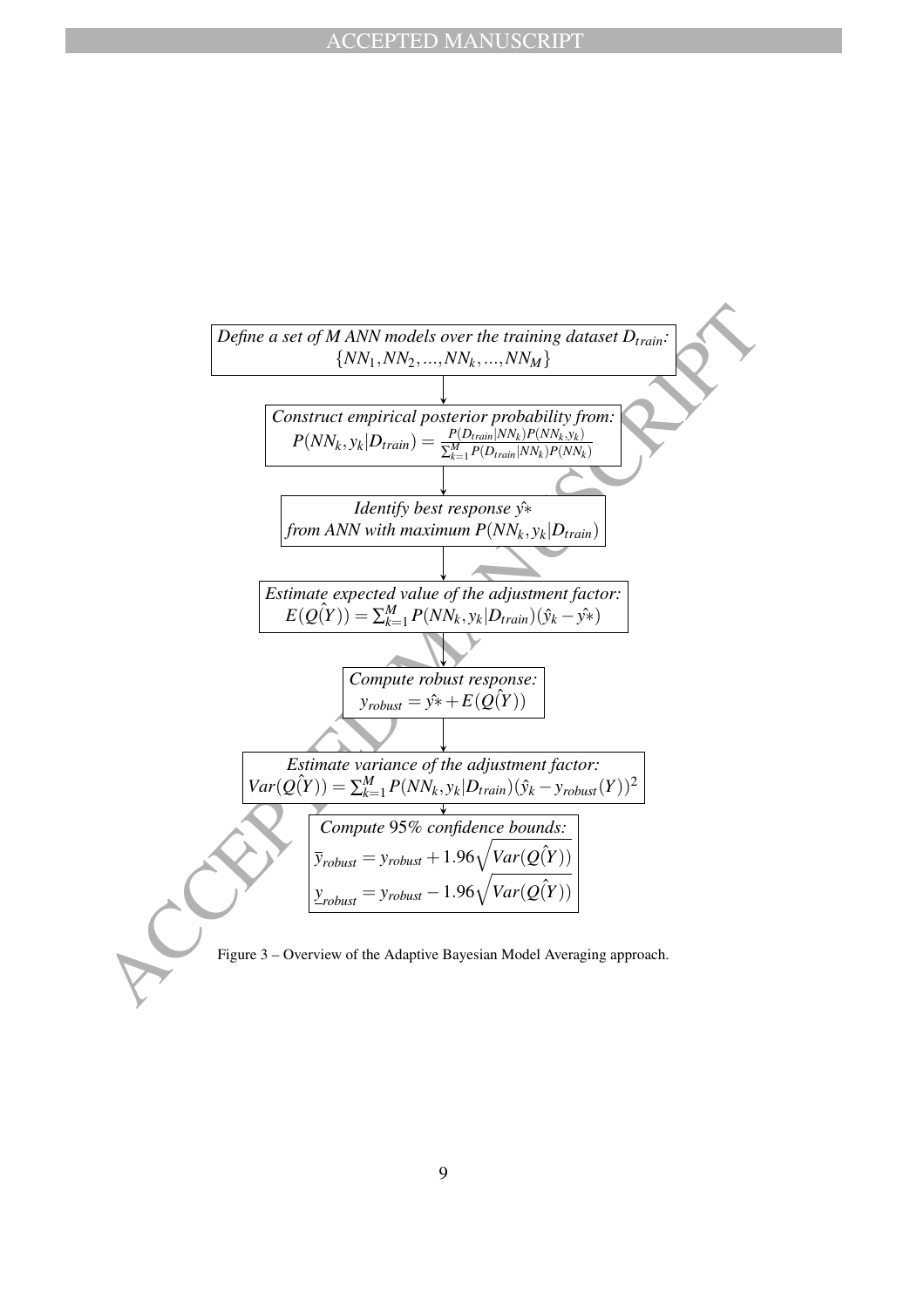for each network, over the available calibration dataset. Therefore, given a set of identical (i.e. the same model structure) ANNs  $\{NN_1, NN_2, ..., NN_k, ..., NN_M\}$  trained with the same data set  $D_{\text{train}} = (X, Y) = (x_1, y_1) \dots (x_i, y_i) \dots (x_n, y_n)$ , Bayes'theorem can be applied to build a continuous posterior probability distribution for the  $k^{th}$  ANN in the set which is defined as shown in Eq. 3:

$$
P(NN_k, y_k|(X, Y)) = \frac{P((X, Y)|NN_k)P(y_k, NN_k)}{\sum_{q=1}^{M} P(D_{\text{train}}|NN_q)P(NN_q)}
$$
(3)

there  $P((X, Y)|NN_k)$  is the likelihood associated with the  $NN_k$  for the given training dialact<br>why  $k^h$  network the true value  $y_1$  of the prediction for the *i*-th sample of the training dialact<br>is the restricted bias, du where  $P((X, Y)|NN_k)$  is the likelihood associated with the  $NN_k$  for the given training dataset. For any  $k^{th}$  network the true value  $y_i$  of the prediction for the *i*-th sample of the training dataset can be rewritten as  $y = \hat{y}_{ki} + \varepsilon_k$ , where  $\hat{y}_{ki}$  is the *i*-th output sample provided by the *k*-th network while  $\varepsilon_k$  is the associated bias, due to data noise and model error. Assuming the bias for each sample being independent and normally distributed so that  $\varepsilon_{ki} = \varepsilon_k - N(0, \sigma_k^2)$ , the likelihood in Eq.3 can be built over the calibration domain on the basis of the probability points obtained for each *i th* data sample as:

$$
P((x_i, y_i)|NN_k) = \frac{1}{2\pi\sigma_k^2} \cdot e^{-\frac{(y_i - \hat{y}_{ki})^2}{2\sigma_k^2}}
$$
(4)

where the variance  $\sigma_k^2$  for the *k*-th network is computed from the training data according to the maximum likelihood estimation approach.

On this basis, the posterior probability distribution for each network is built over the response dataset domain and stored. When the model is run in order to provide a prediction of the system state, each output  $\hat{y}_{ak}$ ,  $k = 1...M$  is associated with the approximate value of the probability  $P((x_q, \hat{y}_q)|NN_k)$  obtained from the posterior distribution. This shall be understood as a measure of the accuracy of the specific output value for the network of reference. On this basis, the *best output y*ˆ∗*<sup>q</sup>* among those provided by each ANN in the training set, is selected, identifying the maximum value of the posterior probability, so that

$$
P((x_q, \hat{y} *_{q}) | NN*) = max(P((x_q, \hat{y} *_{q}) | NN_k)), k = 1, ..., M.
$$
 (5)

The main idea behind the implemented approach is that the information provided by each network in the set, and not only the best output, is valuable, but its importance is proportional to its quality. Hence, the robust response, *y*robust, is computed adjusting the best output on the basis of all the *M* network outputs but weighting their contribution on the basis of their associated posterior probability, as shown in Eq.6

$$
y_{\text{robust}} = \hat{y} *_{q} + \sum_{k=1}^{M} P(NN_{k}, \hat{y}_{qk} | (X, Y)) (\hat{y}_{qk} - \hat{y} *_{q})
$$
(6)

The variability of the answer obtained from the *M* networks contains also valuable information that can provide a measure of the uncertainty affecting the output. Indeed, assuming the model uncertainty to follow a normal distribution, the 95% confidence bounds on the robust response, express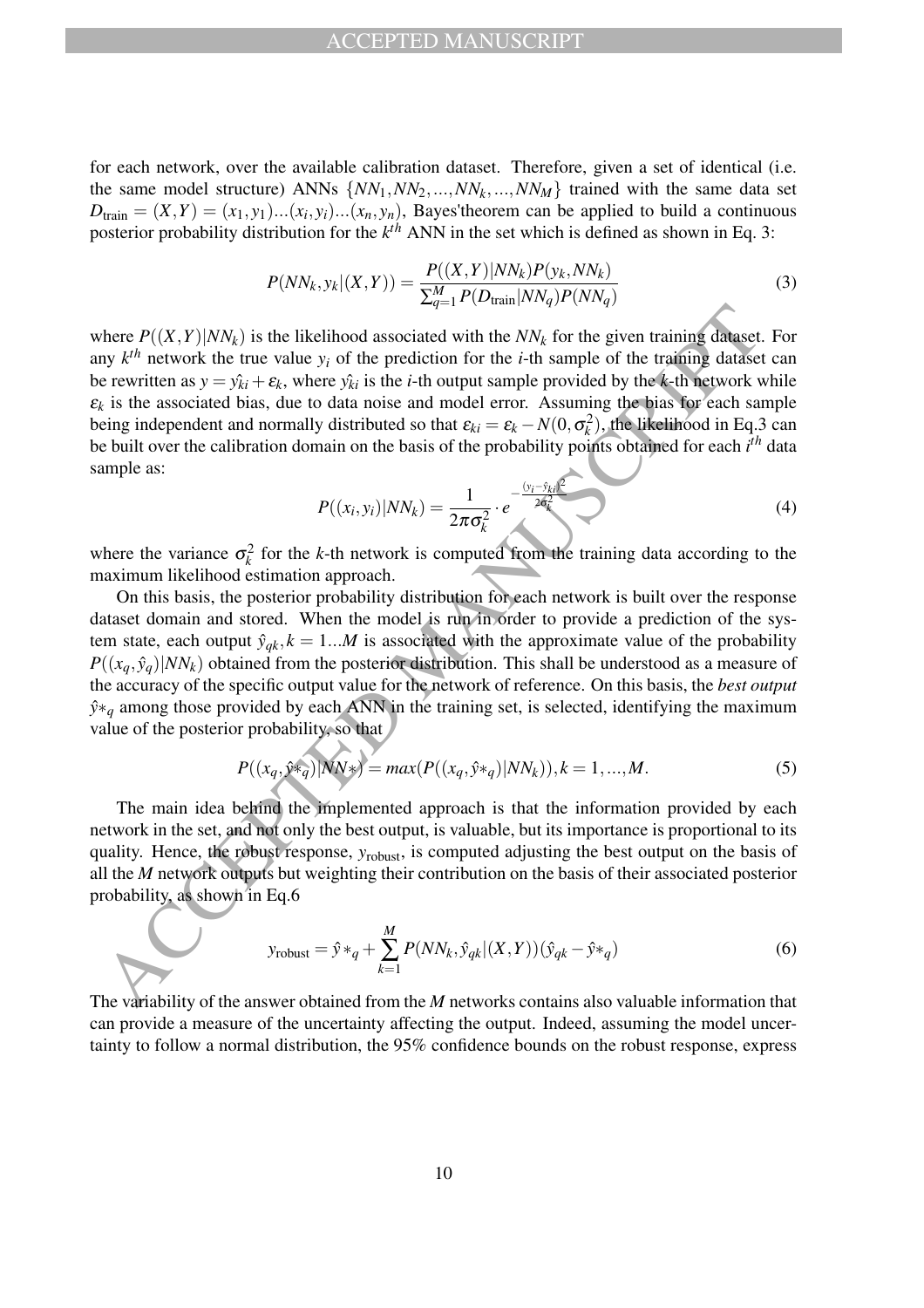in terms of upper and lower bounds  $(\overline{y_{\text{robust}}}$  and  $y_{\text{robust}}$  respectively), can finally be computed as:

$$
\overline{y_{\text{robust}}} = y_{\text{robust}} + 1.96 \sqrt{\sum_{k=1}^{M} P(NN_k, \hat{y}_{qk} | (X, Y)) (\hat{y}_{qk} - y_{q \text{ robust}})^2}
$$
(7)

$$
\underline{y_{\text{robust}}} = y_{\text{robust}} - 1.96 \sqrt{\sum_{k=1}^{M} P(NN_k, \hat{y}_{qk} | (X, Y)) (\hat{y}_{qk} - y_{q \text{ robust}})^2}
$$
(8)

#### **4. Computational Tool: SMARTool toolbox**

All the presented methods and the novel approach proposed in the current study have been implemented in an open source MATLAB toolbox named SMARTool. The SMARTool contains procedures and scripts used to identify and train ANN architectures adopting the Machine Learning Toolbox for MATLAB, while the pruning of the one hidden layer architecture has been performed adopting the NNSYSID toolbox [23]. The NNSYSID is a toolbox for the identification of nonlinear dynamic systems with artificial neural networks which implements several algorithms for ANN training and pruning.

The SMARTool toolbox provides the adaptive Bayesian model averaging method [31, 35], dataset organization and re-population methods (i.e. for linear and cubic spline interpolation as well as for Gaussian mixture sampling) and dedicated uncertainty quantification techniques, such as the error estimation for series association [32]. In addition, the SMARTool can also access the advanced uncertainty quantification techniques provided by OpenCossan [36]. The methods available in the toolbox include:

- *createSMARTdataset*: this method allows to organize the available experimental data into subsets for calibration, test and validation purposes, according to user's size preferences. Further options provide the enrichment of the available dataset through interpolation (either linear or cubic spline) or sampling techniques adopting Gaussian mixture random models.
- The presentation and the move in the state of the state of the content of the content of the presented in an open source MATLAB toolbox manufol SMARTool control and the note of the MATLAB content concelence and stripts us • *applyBMS*: this method applies the Bayesian Model Selection technique. This latter can be regarded as a particular case of the ABMS methodology: it relies on the use of crisp posterior probability values instead of continuous distributions for the characterization of the networks performance and hence the definition of the robust model response as well as for the identification of the associated confidence values, which can be specified by the user [37]. The algorithm performs the implementation of the ANN models through the Levenberg-Marquardt training algorithm when provided with calibration dataset, while it directly applies the Adaptive Bayesian Model Selection approach to the data of interest if the ANN set is already available.
	- *applyEESA*: this method allows the application of the Error Estimation by Series Association methodology [38] Such approach allows to predict the error associated with the output of a primary ANN through the use of a secondary ANN specifically trained for such task. The tool provides the implementation of the primary and secondary network upon the specification of the model architecture and calibration dataset, as well as the application of existent models to the data of interest. For further details about the implementation of the method and the comparison between the EESA and BMS approach performance, please refer to [31].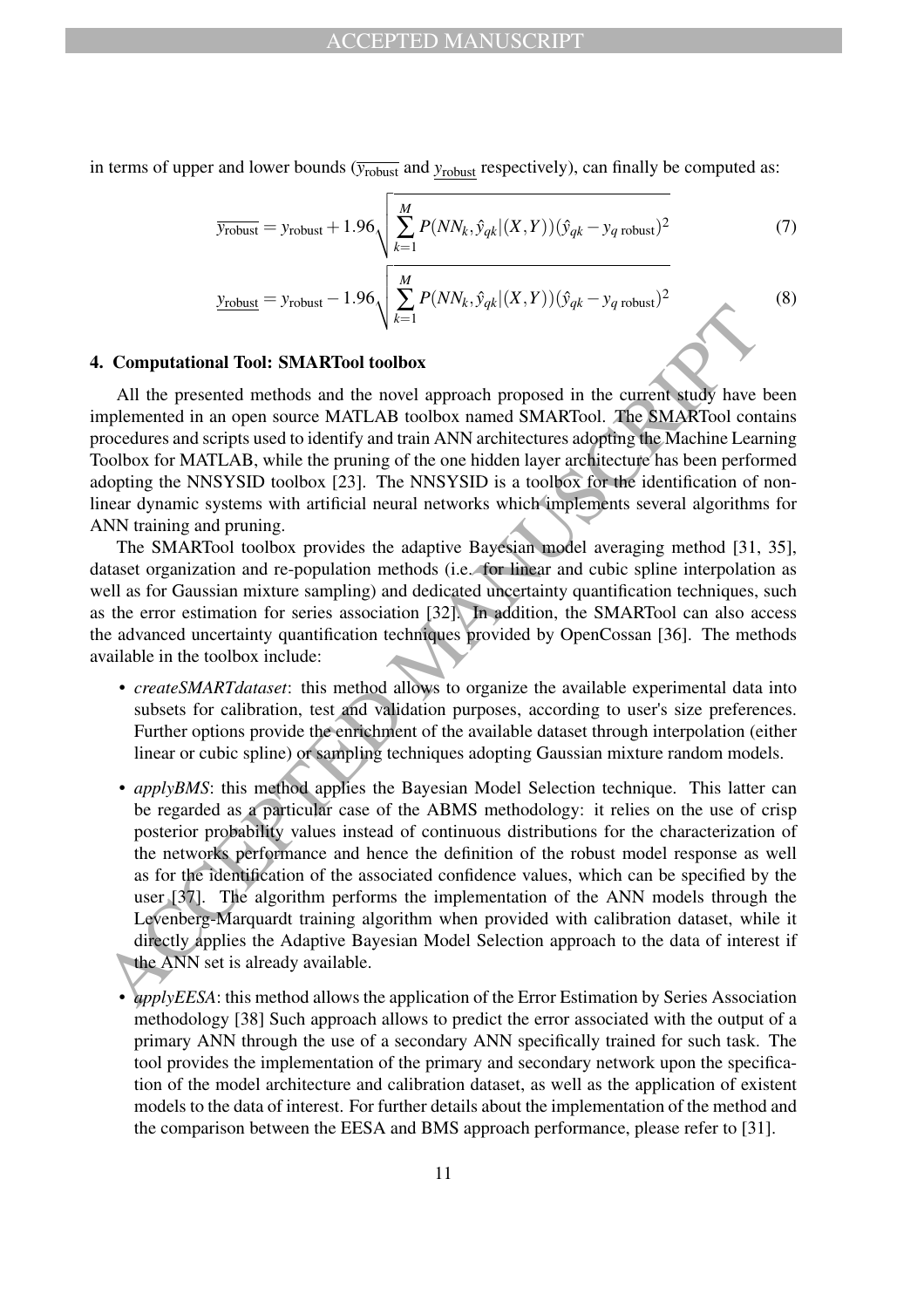• *applyABMS*: this algorithm implements the methodology discussed in Section 2. User defined options include the choice of model for prior and posterior probability distributions (i.e. uniform or empirical and Gaussian mixture or empirical respectively). As for the *applyBMS* method, the algorithm can either provide the training and implementation of the ANNs according to the calibration dataset and model architecture provided or use existent ANN sets.

#### **5. Robust On-line monitoring of a Nuclear Power Plant**

**EXECUTE:** The simulation setting was referred from Santhosh et al. [39] and consists of the printerium and and any was referred from Santhosh et al. [39] and consists of the printerium of a 220 MWe pressure of a 220 MWe The simulation setting was referred from Santhosh et al. [39] and consists of the primary heat transport system of a 220 MWe pressurised heavy water reactor, whose design has a double containment with a vapour suppression pool. The main aim of the containment is to limit the release of radioactivity under normal and accident conditions, both at the ground level and through the stack. The accident scenario contemplated by design is a Loss Of Coolant Accident (LOCA) involving a double ended guillotine rupture of the reactor inlet header. In case of such accident, the vapour suppression pool is designed to limit the peak pressure and temperature in the containment, allowing the complete condensation of the incoming steam and limiting the leakage of fission products to the surrounding environment. In addition to this, several strategies (e.g. dissolving, trapping, entraining mechanisms) are in place to perform the removal of the fission products that reach the pool. All the instrumentation and control parameters are continuously displayed in the reactor control room.

The aim of the analysis is to identify the severity of the LOCA events on the basis of selected instrument signals: for this purpose, the main task of the implemented ANN is to recognize the pattern drawn by the input signals in time and to provide, on the basis of this information, the severity of the break in output. This is quantified in terms of break size, expressed in comparison with the double-ended rupture of the largest pipe in the reactor coolant system. For instance, a 200% break indicates the free discharge of the primary coolant from both the broken ends of the main pipe (this is generally considered the worst accident that can occur in a water circuit).

#### *5.1. Dataset and Models*

The proposed approach has been applied to the case study previously described adopting two different sets of ANNs: the first set includes the four specified architectures (i.e. two layers MLP, one layer MLP fully connected, one layer MLP pruned, GMDH network) trained on each defined dataset (i.e. original, with linear and with cubic spline interpolation) for a total set size equal to twelve networks (SET I); conversely, the second set (SET II) includes only four networks, one for each architecture, selected from the previous set on the basis of the model performance in terms of mean square error: for all architectures the best performance was achieved adopting the dataset enriched through cubic spline interpolation, with the only exception of the 2-hidden layer model for which the best results were obtained adopting the linearly interpolated dataset. Both the ANN sets have been tested on two different datasets: the first includes unseen data falling within the training domain (i.e. associated with 20%, 60%, 100%, 120% or 200% break size), the second refers to blind cases where data lie outside the adopted training domain (i.e. break sizes equal to 70%, 50% and 160%).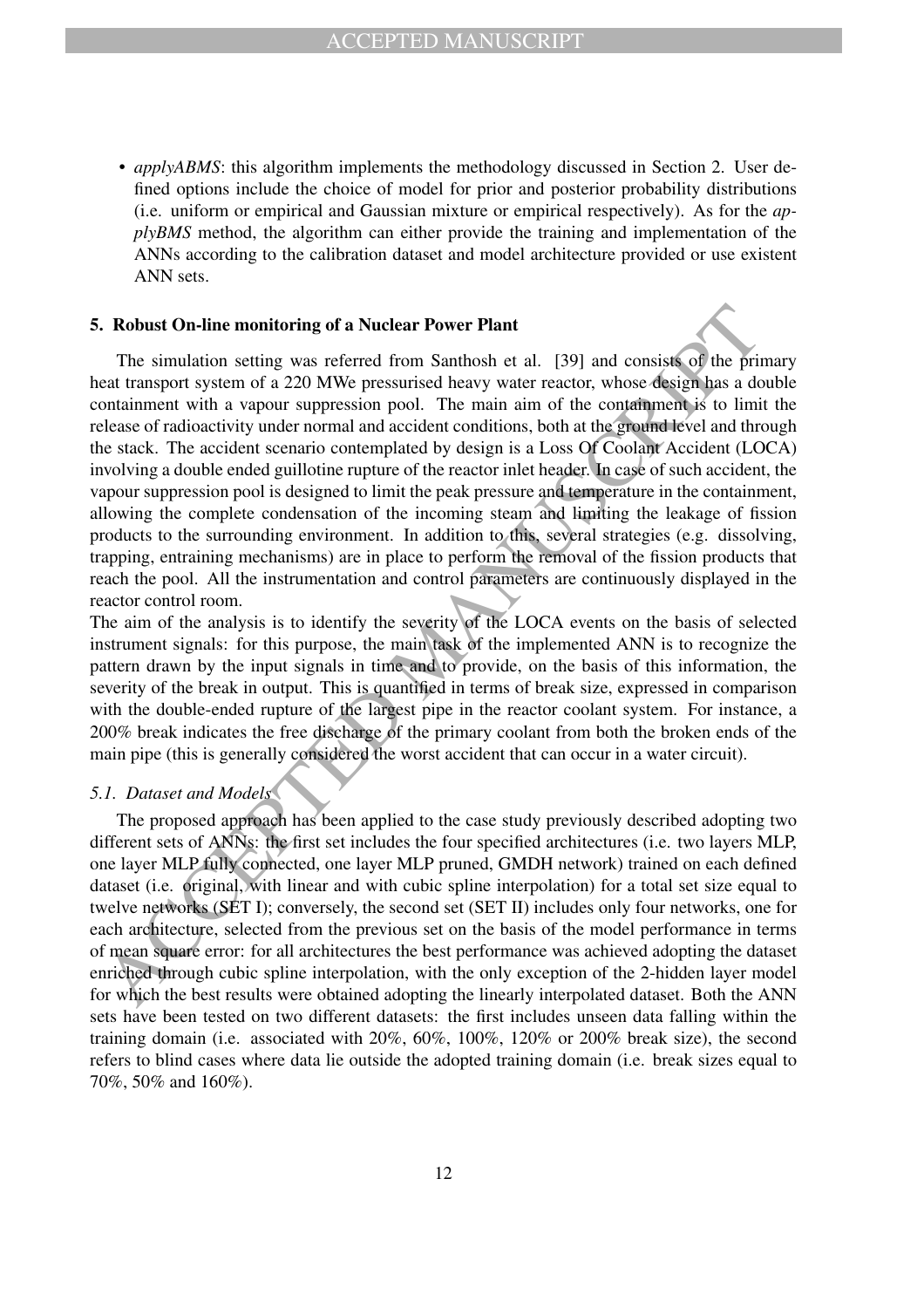#### *5.2. Results*

The performance of the models implemented has been evaluated in terms of response accuracy as well as confidence interval efficiency. The first is estimated in terms of mean and standard deviation of the squared error (i.e. MSE and STDSE), while the accuracy of the confidence bounds was computed as the overall percentage of experimental data falling within the defined interval. The width of the confidence interval has also been taken into account in the comparison in order to evaluate the degree of precision of the overall analysis. In order to verify the validity of the hypothesis underlying the construction of the confidence bounds for the robust response of the model, goodness of fit tests have been carried out over the test dataset. Both Kolmogorovâ $\tilde{A}$ \$Smirnov and Chi-square sets of tests resulted in the acceptance of the Gaussian distribution hypothesis for the models response error, with a confidence of 95% and 90% respectively for all the cases analysed. For both SET I and II, 4 different representations of the prior and posterior probability distributions have been considered and compared, namely:

- a Uniform prior and empirical posterior
- b Gaussian mixture prior and empirical posterior
- c Gaussian mixture prior and Gaussian mixture posterior
- d Uniform prior and Gaussian mixture posterior

For all the cases considered, the adoption of different combinations seems not to significantly affect the performance of the models and hence the quality of the prediction.

#### *5.2.1. Test Dataset*

between the expecte of precision of the order analysis. In their extent and the solution of the confidence bounds for the robin tresponse of the moments of fitters have been carried out over the statast. Both Kolungcorov All the tests performed over the test dataset resulted in bound accuracy well over 95%. In particular, with regards to SET I, all the output computed fell within the defined confidence bounds, with the only exception of the model adopting uniform distributions as priors and Gaussian mixture as posteriors: nevertheless, also in this case the bounds accuracy is satisfactory, being over 99% (see Table1). As shown in Figure 4, the accuracy of the prediction, as well as the width of the uncertainty intervals in output, is consistent among all the models tested, with a mean value of the square error around 0.0002 and an interval length of about 13 for all the options considered.

| <b>ABMS ANN SET</b> | <b>MSE</b> | <b>STDSE</b> | <b>Bounds Accuracy</b> | <b>Interval Width</b><br>[mean (std)] |
|---------------------|------------|--------------|------------------------|---------------------------------------|
| SETI(a)             | 0.000218   | 0.000938     | $100\%$                | 13.0137 (8.9663)                      |
| SET I(b)            | 0.000218   | 0.000938     | $100\%$                | 13.0137 (8.9667)                      |
| SET I(c)            | 0.000220   | 0.000926     | $100\%$                | 12.9747 (8.9726)                      |
| SET I(d)            | 0.000227   | 0.000955     | 99.79%                 | 13.0935 (8.9834)                      |
|                     |            |              |                        |                                       |

Table 1 – Results for the SET I (12 ANNs) over the test dataset.

The use of 4 ANNs instead of 12 slightly decreased the quality of the results, increasing the MSE by over 0.0005 and lowering the bounds accuracy to about 96%. However, this loss of accuracy is at least partly compensated by narrower intervals, as shown in Table 2. As for SET I,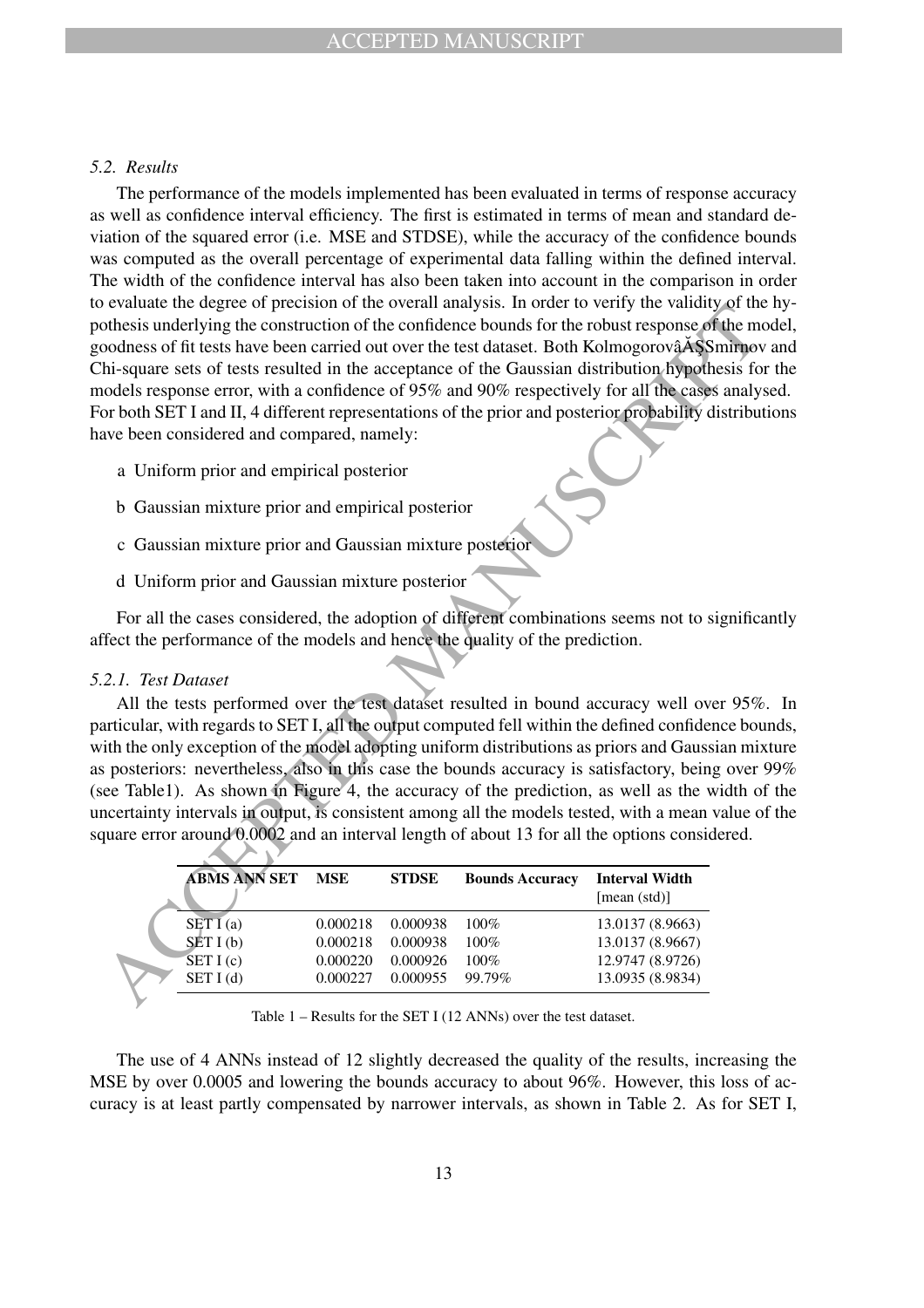

Figure 4 – Model response and computed confidence bounds for SET I (12-ANN set) over the test dataset.



Figure 5 – Model response and computed confidence bounds for SET II (4 ANN set) over the test dataset

the adoption of different probability representations does not significantly affect the overall performance of the models. On the other hand, the quality of the prediction, as well as the associated uncertainty, seems to change within the domain: the trend shown in Fig.4 and 5 suggests a higher performance of the models for small LOCAs and a decrement of the response quality along with the increment of the break size. Furthermore, the output associated with the 200% break size seems to strongly affect the overall error mean value that results instead of an order of magnitude of  $10^{-4}$ for all the lower break sizes. This tendency is common to all the single ANNs included in the sets: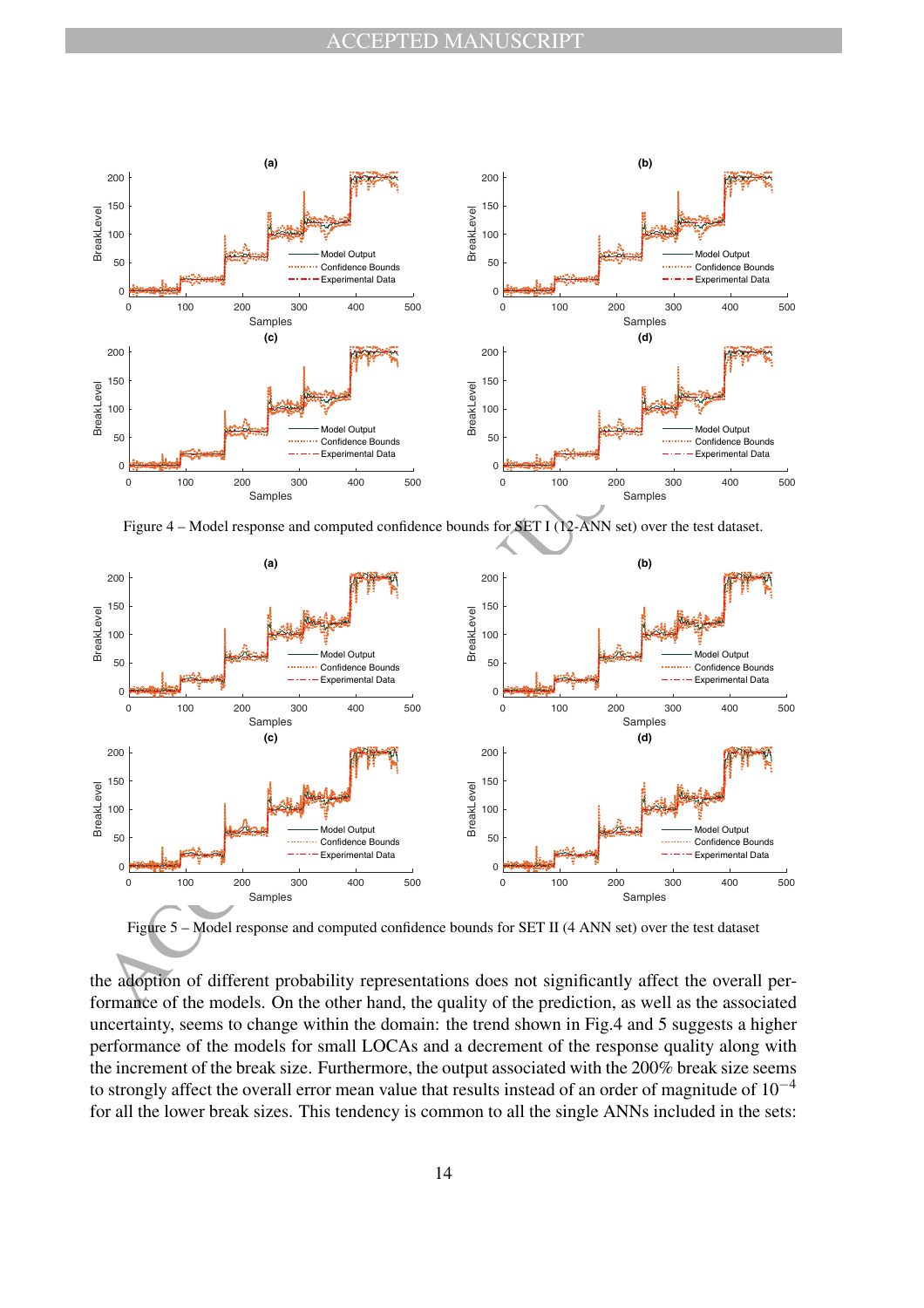| <b>ABMS ANN SET</b> | <b>MSE</b> | <b>STDSE</b> | <b>Bounds Accuracy</b> | <b>Interval Width</b><br>[mean (std)] |
|---------------------|------------|--------------|------------------------|---------------------------------------|
| SET II(a)           | 0.000508   | 0.001606     | 96.41\%                | 12.4727 (9.8989)                      |
| SET II(b)           | 0.000508   | 0.001606     | 96.41\%                | 12.4729 (9.8992)                      |
| SET II(c)           | 0.000528   | 0.001729     | 95.98%                 | 12.4221 (9.8504)                      |
| SET II(d)           | 0.000537   | 0.001709     | 96.19%                 | 12.5103 (9.9045)                      |

Table 2 – Results for the SET II over the test dataset

as shown in Fig.6, the models'responses is affected by fluctuations for bigger LOCAs, leading to higher prediction errors.



Figure 6 – Comparison between SET I accuracy and the individual models in the set, i.e. two layers MLP (2HL), group method of data handling (GMDH), one layer MLP fully connected (1HL fully connected) and pruned (1HL pruned), over the test dataset

## *5.2.2. Blind Cases (Validation)*

In order to test the generalization capability of the models implemented, both SET I and SET II have been applied to a further unseen dataset including break size values not previously analysed by the networks and hence lying outside the training domain. Also in this case, the models'performance results were satisfactory: as seen in the results for SET I in Table 3, the bounds accuracy is over 95% and the MSE under 0.003 for all the options adopted. As highlighted in Fig.7 and coherently with the previous tests, the choice of distribution results in negligible performance differences.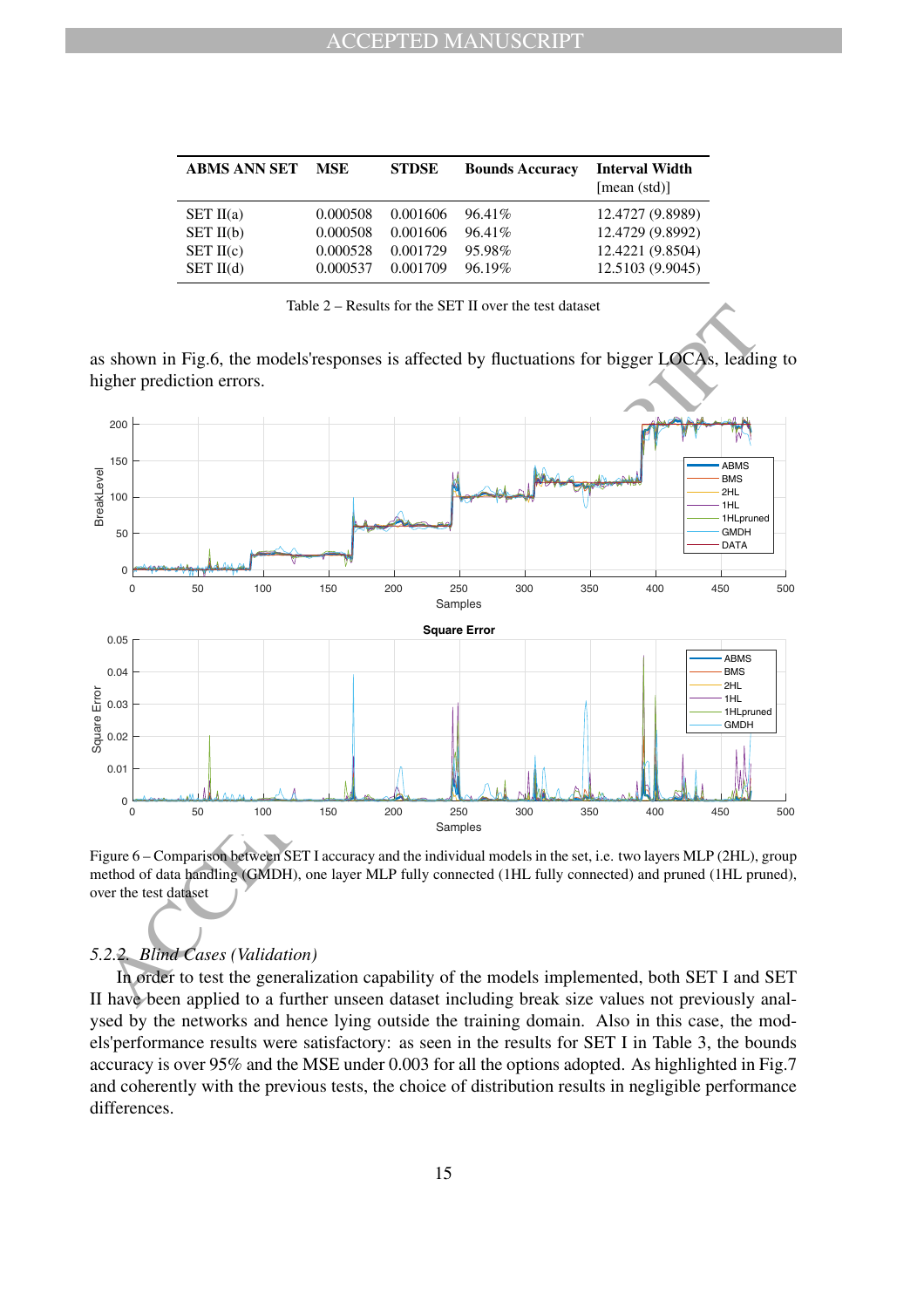

Figure 7 – Model response and computed confidence bounds for SET I (12-ANN set)

| <b>ABMS ANN SET</b> | <b>MSE</b> | <b>STDSE</b> | <b>Bounds Accuracy</b> | <b>Interval Width</b><br>[mean (std)] |
|---------------------|------------|--------------|------------------------|---------------------------------------|
| SET I(a)            | 0.002941   | 0.0084079    | 96.05%                 | 36.2437 (21.4466)                     |
| SET I(b)            | 0.002941   | 0.0084079    | 96.05%                 | 36.2437 (21.4466)                     |
| SET I(c)            | 0.002865   | 0.0081679    | 96.18%                 | 35.7369 (20.6085)                     |
| SET I(d)            | 0.002925   | 0.0083353    | 96.05%                 | 36.1851 (21.2125)                     |

Table 3 – Results for the ANN sets of Case I

The total constraints are a set of the constraints and the set of the constraints of the constraints of the constraints of the constraints of the constraints of the constraints of the constraints of the constraints of the Similar considerations are valid also for the results for SET II (see Fig. 8), shown in Table 4. However, the comparison of the response obtained adopting the two ANN sets highlights the higher accuracy of the confidence interval computed for SET I: for all the possible options considered, the confidence intervals computed for SET II contain the true value of the prediction only about 81% of the times against the 96% registered for the previous case. This can be traced back to the higher variability of the prediction values computed by each network due to the larger number of ANNs in the set and comes at the cost of a larger width of the confidence bounds, which increases by about 60% with regards to the SET II output. On the other hand, the selection of networks performed for the definition of the SET II, ensures a higher accuracy of the model response in this case, lowering the MSE value by almost 30% in comparison to the values obtained by the larger ANN set. The overall best result in terms of response accuracy was obtained by adopting the five-ANN set analysed in SET II and using Gaussian mixture models for posterior probability and uniform distributions as prior. Such best case was hence compared to the single ANN models included in the set (see Fig. 9), highlighting the advantages in terms of overall prediction accuracy as shown in Table 5. Moreover, the response obtained through the combination of the five ANN models resulted in an MSE equal to about 70% of the value obtained with the best performing single ANN (i.e. GMDH) and 57% of the worst performing one (i.e. one hidden layer fully connected).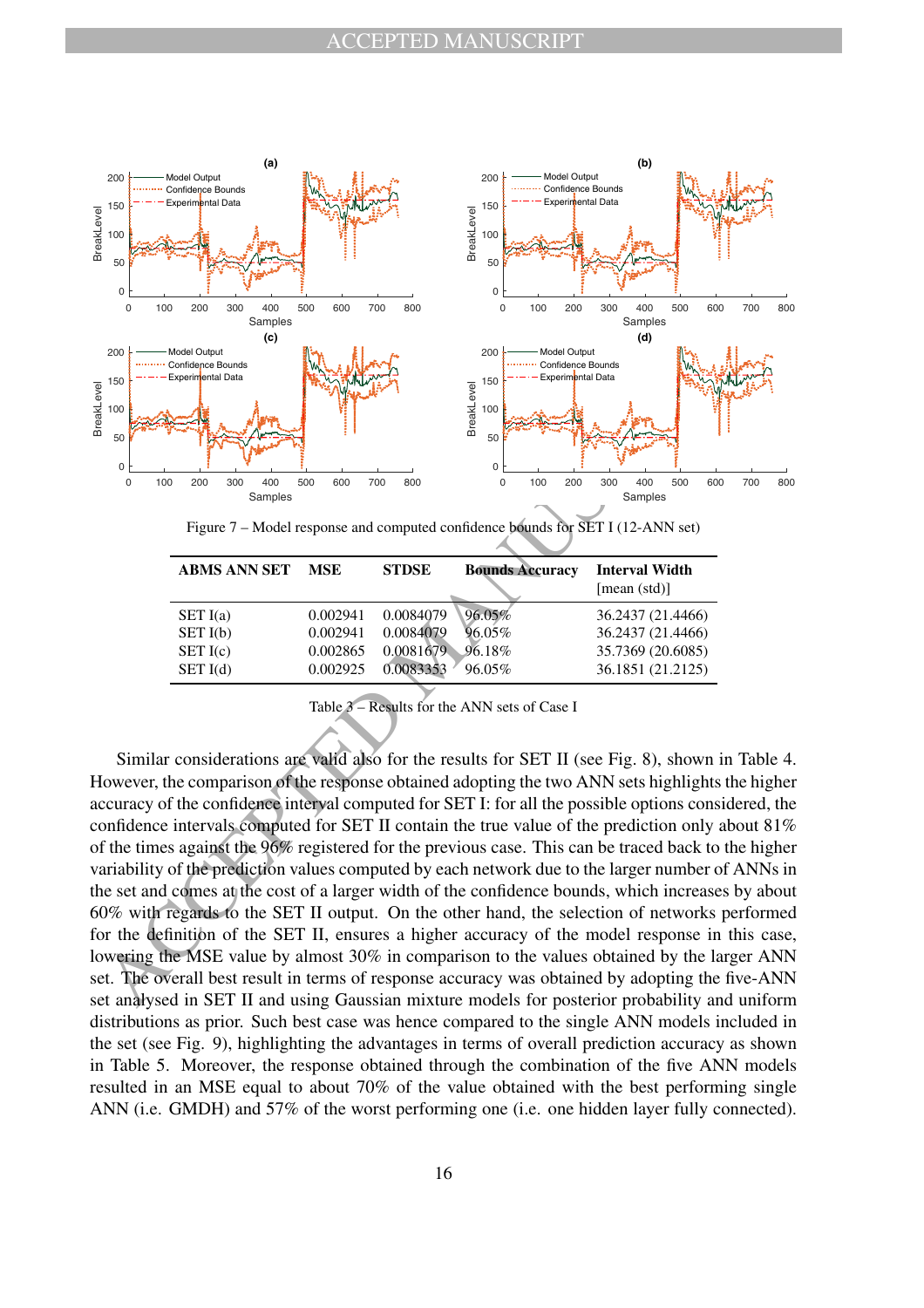

Figure 8 – Model response and computed confidence bounds for the case B (four ANN set)

| 0                                                                                      | 100<br>200<br>300                                                                                             | 400<br>Samples | 500<br>600                 | 700 | 800          | 0                                            | 100          | 200                                           | 300 | 400<br>Samples        | 500 | 600 | 700 |
|----------------------------------------------------------------------------------------|---------------------------------------------------------------------------------------------------------------|----------------|----------------------------|-----|--------------|----------------------------------------------|--------------|-----------------------------------------------|-----|-----------------------|-----|-----|-----|
|                                                                                        |                                                                                                               | (c)            |                            |     |              |                                              |              |                                               |     | (d)                   |     |     |     |
| 200                                                                                    | Model Output                                                                                                  |                |                            |     |              | 200                                          |              | <b>Model Output</b>                           |     |                       |     |     |     |
|                                                                                        | Confidence Bounds<br>Experimental Data                                                                        |                |                            |     |              |                                              |              | Confidence Bounds<br><b>Experimental Data</b> |     |                       |     |     |     |
| 150                                                                                    |                                                                                                               |                |                            |     |              | 150                                          |              |                                               |     |                       |     |     |     |
| 100                                                                                    |                                                                                                               |                |                            |     |              | 100                                          |              |                                               |     |                       |     |     |     |
|                                                                                        |                                                                                                               |                |                            |     |              | <b>BreakLevel</b>                            |              |                                               |     |                       |     |     |     |
| 50                                                                                     |                                                                                                               |                |                            |     |              | 50                                           |              |                                               |     |                       |     |     |     |
| 0                                                                                      |                                                                                                               |                |                            |     |              | 0                                            |              |                                               |     |                       |     |     |     |
| $\mathbf 0$                                                                            | 100<br>200<br>300                                                                                             | 400            | 500<br>600                 | 700 | 800          | 0                                            | 100          | 200                                           | 300 | 400                   | 500 | 600 | 700 |
|                                                                                        |                                                                                                               | Samples        |                            |     |              |                                              |              |                                               |     | Samples               |     |     |     |
|                                                                                        |                                                                                                               |                |                            |     |              |                                              |              |                                               |     |                       |     |     |     |
| Figure 8 – Model response and computed confidence bounds for the case B (four ANN set) |                                                                                                               |                |                            |     |              |                                              |              |                                               |     |                       |     |     |     |
|                                                                                        | <b>ABMS ANN SET</b>                                                                                           |                | <b>MSE</b>                 |     | <b>STDSE</b> | <b>Bound Accuracy</b>                        |              |                                               |     | <b>Interval Width</b> |     |     |     |
|                                                                                        |                                                                                                               |                |                            |     |              |                                              |              |                                               |     | [mean (std)]          |     |     |     |
|                                                                                        | SET II(a)                                                                                                     |                | 0.0021509                  |     | 0.0060499    | 81.55%                                       |              |                                               |     | 22.2611 (17.0164)     |     |     |     |
|                                                                                        | SET II(b)                                                                                                     |                | 0.0021507                  |     | 0.0060490    | 81.55%                                       |              |                                               |     | 22.2604 (17.0155)     |     |     |     |
|                                                                                        | SET II(c)                                                                                                     |                | 0.0021550                  |     | 0.0060395    | 81.42%                                       |              |                                               |     | 22.1101 (16.5398)     |     |     |     |
|                                                                                        | SET II(d)                                                                                                     |                | 0.0021261                  |     | 0.0060162    | 81.29%                                       |              |                                               |     | 22.1664 (16.8253)     |     |     |     |
|                                                                                        |                                                                                                               |                |                            |     |              |                                              |              |                                               |     |                       |     |     |     |
|                                                                                        |                                                                                                               |                |                            |     |              | Table 4 - Result for the ANN sets of Case II |              |                                               |     |                       |     |     |     |
|                                                                                        |                                                                                                               |                |                            |     |              |                                              |              |                                               |     |                       |     |     |     |
|                                                                                        |                                                                                                               |                | <b>Model</b>               |     |              | <b>MSE</b>                                   | <b>STDSE</b> |                                               |     |                       |     |     |     |
|                                                                                        |                                                                                                               |                | $ABMS$ (I c)               |     |              | 0.002126                                     | 0.0009       |                                               |     |                       |     |     |     |
|                                                                                        |                                                                                                               |                | 2HL                        |     |              | 0.003609                                     | 0.0124       |                                               |     |                       |     |     |     |
|                                                                                        |                                                                                                               |                | <b>IHL</b> fully connected |     |              | 0.003716                                     | 0.0079       |                                               |     |                       |     |     |     |
|                                                                                        |                                                                                                               |                | 1HL pruned                 |     |              | 0.003578                                     | 0.0083       |                                               |     |                       |     |     |     |
|                                                                                        |                                                                                                               |                | <b>GMDH</b>                |     |              | 0.002952                                     | 0.0094       |                                               |     |                       |     |     |     |
|                                                                                        |                                                                                                               |                |                            |     |              |                                              |              |                                               |     |                       |     |     |     |
|                                                                                        | able $5 -$ Response accuracy for the best case in SET II (ABMS Ic) and the individual models in the set, i.e. |                |                            |     |              |                                              |              |                                               |     |                       |     |     |     |
|                                                                                        | yers MLP (2HL), group method of data handling (GMDH), one layer MLP fully connected (1HL fully conne          |                |                            |     |              |                                              |              |                                               |     |                       |     |     |     |
|                                                                                        | nd pruned (1HL pruned)                                                                                        |                |                            |     |              |                                              |              |                                               |     |                       |     |     |     |
|                                                                                        |                                                                                                               |                |                            |     |              |                                              |              |                                               |     |                       |     |     |     |
|                                                                                        |                                                                                                               |                |                            |     |              |                                              |              |                                               |     |                       |     |     |     |
|                                                                                        | onversely, the adoption of the larger ANN set seems generally to lead to a higher MSE than                    |                |                            |     |              |                                              |              |                                               |     |                       |     |     |     |
|                                                                                        | btained with the one layer architectures, but still lower than the other single models analysed               |                |                            |     |              |                                              |              |                                               |     |                       |     |     |     |
|                                                                                        |                                                                                                               |                |                            |     |              |                                              |              |                                               |     |                       |     |     |     |

Table 5 – Response accuracy for the best case in SET II (ABMS Ic) and the individual models in the set, i.e. two layers MLP (2HL), group method of data handling (GMDH), one layer MLP fully connected (1HL fully connected) and pruned (1HL pruned)

Conversely, the adoption of the larger ANN set seems generally to lead to a higher MSE than that obtained with the one layer architectures, but still lower than the other single models analysed.

#### *5.2.3. Discussion*

The numerical case-studies analysed demonstrate the suitability of the methodology adopted in terms of response accuracy and reliability of the uncertainty bounds identified. Indeed, even for untrained areas of the output domain (i.e. for the blind cases considered) the true value of the break size falls within the confidence bounds in more than 80% of the cases for the worst-performing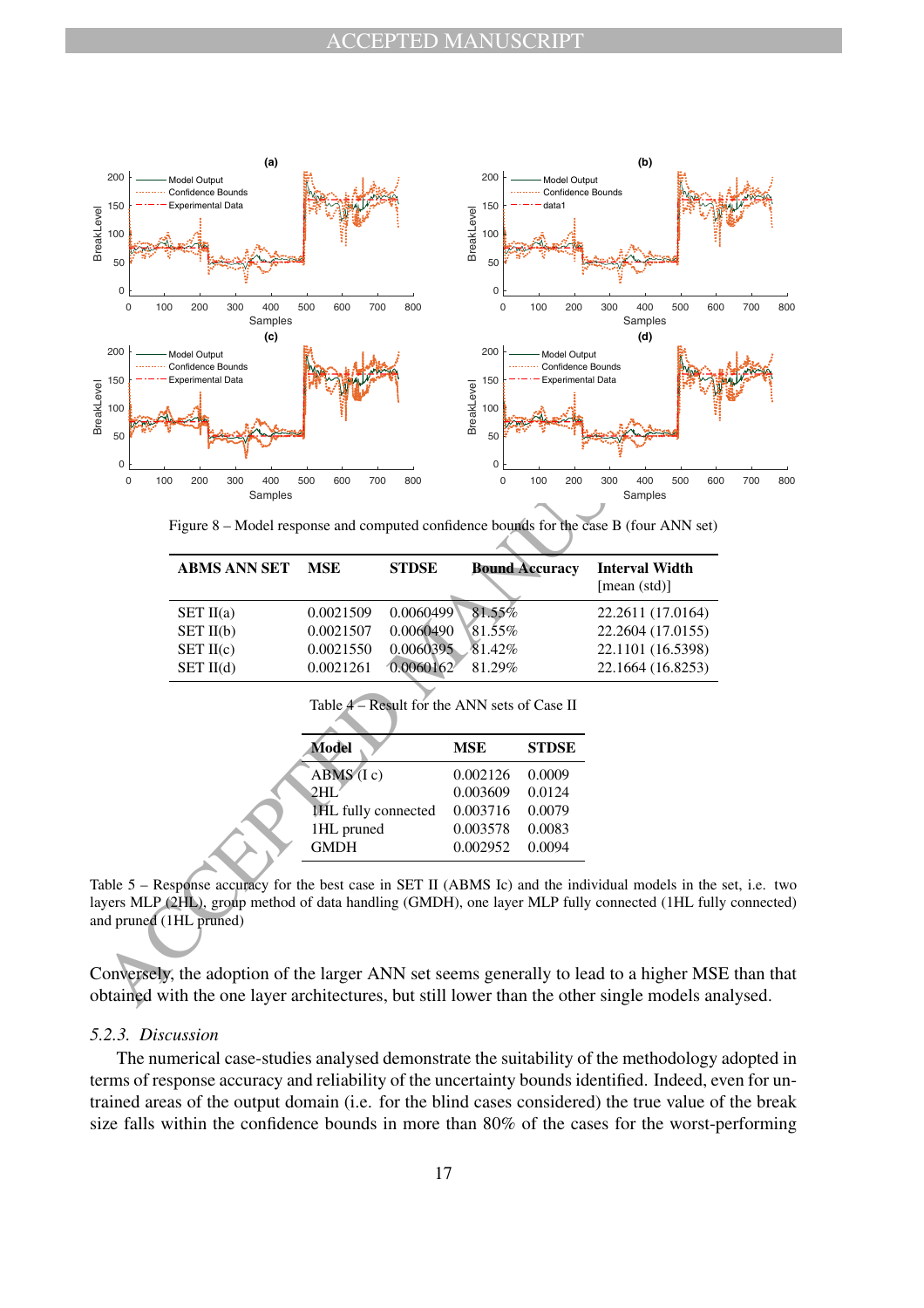

Figure 9 – Comparison between the proposed method (ABMS) accuracy and the single models in the set, i.e. two layers MLP (2HL), group method of data handling (GMDH), one layer MLP fully connected (1HL fully connected) and pruned (1HL pruned)

Survey and the computer of the proposed receiver and control in the shift) of the certain and the certain in the shift of  $\sigma$  and the certain of the certain of the shift of  $\sigma$  and determined of data handling (GMDHI), o model. Moreover, in all the cases considered, the accuracy of the overall response results higher than that achieved by the individual ANN architectures separately: this can be interpreted as proof of the efficiency of the method and of the generalization capability of the approach. Furthermore, as anticipated in the introductory sections, the analysis parameters to be defined by the user are extremely limited: in all the settings analysed, the quality of the results appears to be insensitive to the type of representation adopted for both the prior and posterior distributions, providing further proof of the robustness of the methodology. Overall, the definition of the analysis, e.g. in terms of stopping criteria and parameters identification, lies with the design of the single ANN models to be included in the network rather than with their combination according to the proposed technique. This is true with the exception of the ANN set size which affects the output in terms of response accuracy, confidence bounds effectiveness and confidence interval width. A higher numbers of ANN models in the set ensure lower mean square error values and higher accuracy of the confidence bounds at the cost of wider intervals. Generally, bigger ANN sets are preferable since ensure more accurate responses without significantly increasing the burden of the computation. Nevertheless, when applied to strongly uncertain domain (e.g. far from the support points of the prior distributions), the amount of uncertainty affecting the output may grow significantly leading to not informative response. This drawback is mainly associated with the eventual nature of the application and its high level of uncertainty rather than with the ability of the methodology to depict it. Indeed, this does not apply to the diagnostics of LOCAs since such application is characterized by a finite output domain and the possibility of enriching the training dataset through the use of simulators. On the contrary, the results obtained demonstrate the potential of such technique for LOCAs diagnostics and point to the extension of the current implementation beyond the break size prediction, that is to the inclusion in the analysis of break location detection. However, to extent the application of the proposed methodology to applications characterized by extremely uncertain domains, further research effort are required in order to refine the computation of the output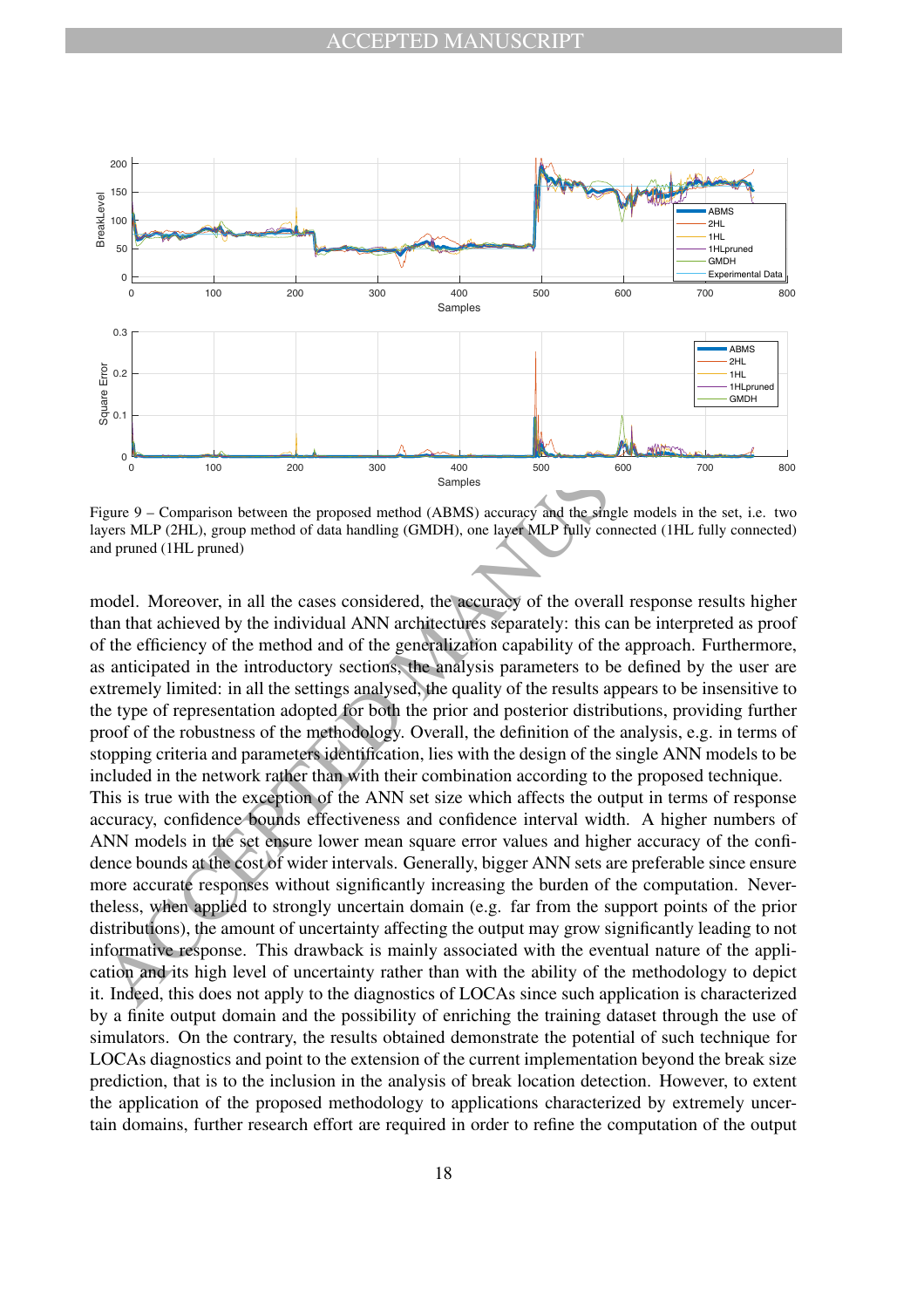confidence avoiding non-informative interval width.

#### **6. Conclusions**

A novel methodology for the on-line detection and diagnostics of loss of coolant accident has been proposed. The adopted approach relies on the selection of high-performing artificial neural networks and their combination through the use of a Bayesian approach. The methodology adopted is proven to enhance the robustness of the response as well as to reliably quantify the confidence bounds associated with the computed prediction. The main advantages introduced by the proposed solution lie with its capability to relax the need for model selection, limit the reliance on user $\tilde{A}Z_{S}$ judgement (in terms of analysis parameters definition), to enhance the response accuracy with regards to the single models adopted and to provide the domain-wise quantification of the output uncertainty.

proven to enhance the robustness of the response as well as to reliably quantify the Confudorulou and associated with the computed prediction. The main advantages introduced by the proposition in bit with its capability to The methodology was implemented as the diagnostics system of the primary cooling system of a 220 MWe heavy-water pressurized reactor. The numerical application was performed considering two cases: the first includes the use of 12 ANNs sharing 4 architectures (including group method of data handling, fully connected and pruned multilayer perceptron networks) and trained on both experimental and enriched datasets. In the second case, the best performing models among the former networks have been selected, obtaining a set of 4 models. In both cases, the results highlight the suitability of the selected approach as uncertainty quantification technique, with a confidence interval accuracy well over 80% for all the analysed models. The number of the ANNs adopted in the analysis results to be proportional to such accuracy: the use of a higher number of networks results in wider confidence bounds and hence in a higher percentage of success for the uncertainty interval to include the true answer. Nevertheless, this comes at the cost of wider confidence intervals. The novel technique provides better results than any single best-performing network, both in terms of mean and standard deviation of the prediction squared error. The application analysed focuses exclusively on the prediction of break sizes, future work will be dedicated to extent the current diagnostic system to include the break location, which plays a crucial role for the effectiveness of accident mitigation strategies.

The proposed methodology has been implemented and tested in MATLAB and is available in the SMARToolbox, which includes several computational tools for the robust on-line diagnosis of loss of coolant accident in nuclear facilities previously implemented in the context of the SMART project.

## **Acknowledgement**

This work has been supported by the UK Engineering and Physical Sciences Research Council with the project "Smart on-line monitoring for nuclear power plants (SMART)", Grant number EP/M018415/1 and EP/M018709/1.

#### **7. References**

#### **References**

[1] H. M. Hashemian, On-line monitoring applications in nuclear power plants, Progress in Nuclear Energy 53 (2011) 167–181.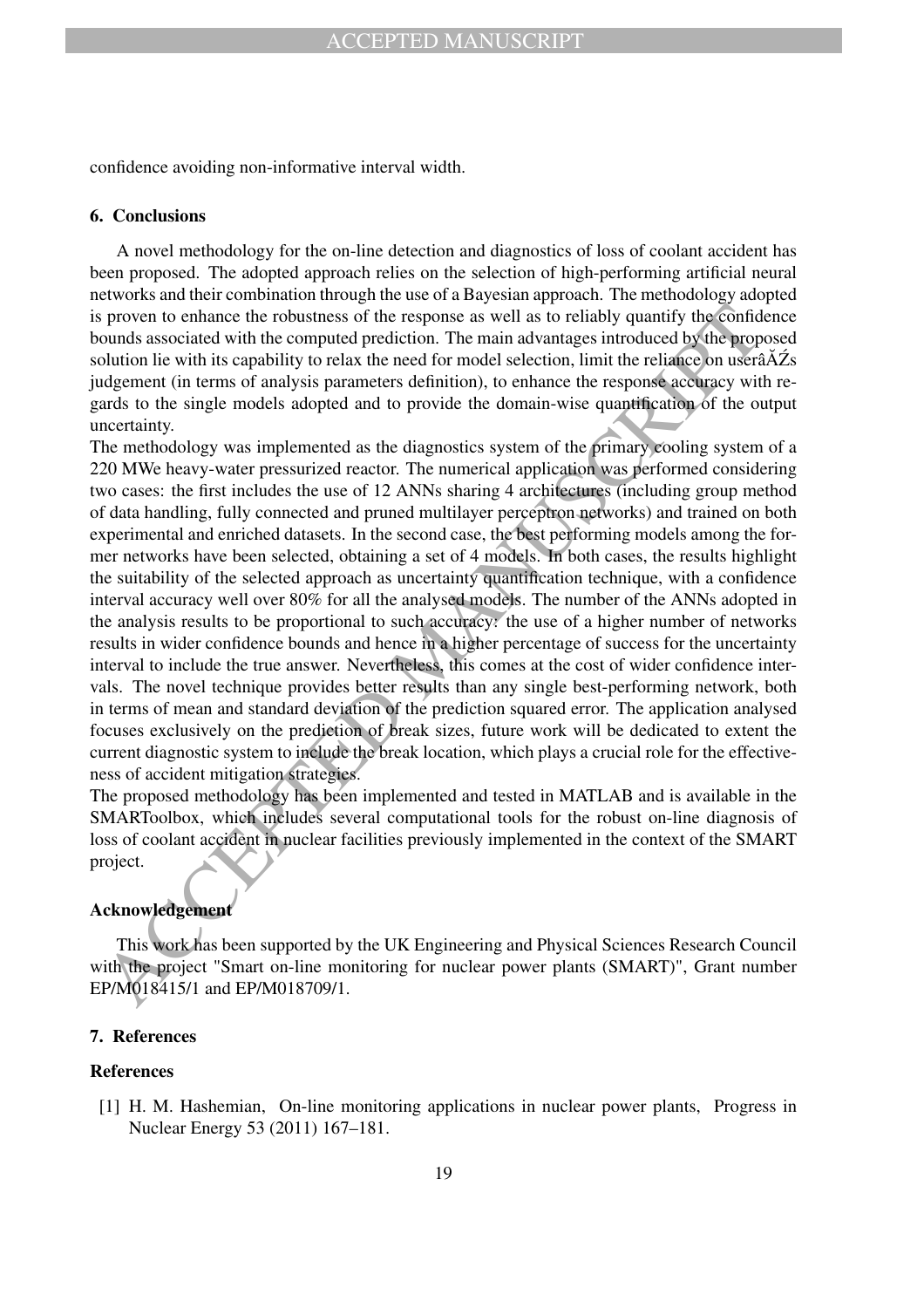- [2] S. G. Vinod, A. Babar, H. Kushwaha, V. V. Raj, Symptom based diagnostic system for nuclear power plant operations using artificial neural networks, Reliability Engineering & System Safety 82 (2003) 33–40.
- [3] C. Lombardi, A. Mazzola, Prediction of two-phase mixture density using artificial neural networks, Annals of Nuclear Energy 24 (1997) 1373–1387.
- [4] T. Tambouratzis, I. Pàzsit, A general regression artificial neural network for two-phase flow regime identification, Annals of Nuclear Energy 37 (2010) 672–680.
- [5] Y. Huang, J. Shan, B. Chen, X. Lang, D. Jia, X. Wang, Application of artificial neural networks in analysis of chf experimental data in round tubes, Nuclear Science and Techniques 15 (2004) 236–242.
- [6] J. Shan, J. Zhu, Y. Huang, B. Chen, Application of artificial neural networks in critical heat flux prediction, Nuclear Power Engineering 20 (1999) 182–185.
- 14) I. i ambouratas, I. Pazar, A general regressor articlea neural network for two-phase<br>regime identification, Annals of Nuclear Energy 37 (2010) 672–680.<br>
[5] Y. Huang, J. Shan, B. Chen, X. Lang, D. Jia, X. Wang, Applic [7] A. Ridluan, M. Manic, A. Tokuhiro, Ebalm-thp–a neural network thermohydraulic prediction model of advanced nuclear system components, Nuclear engineering and design 239 (2009) 308–319.
- [8] F. Cadini, E. Zio, V. Kopustinskas, R. Urbonas, A model based on bootstrapped neural networks for computing the maximum fuel cladding temperature in an rmbk-1500 nuclear reactor accident, Nuclear Engineering and Design 238 (2008) 2165–2172.
- [9] J. L. Montes, J. L. François, J. J. Ortiz, C. Martín-del Campo, R. Perusquía, Local power peaking factor estimation in nuclear fuel by artificial neural networks, Annals of nuclear energy 36 (2009) 121–130.
- [10] J. J. Ortiz, I. Requena, Using a multi-state recurrent neural network to optimize loading patterns in bwrs, Annals of Nuclear Energy 31 (2004) 789–803.
- [11] F. Li, D. Zhang, G. Lu, S. Yang, Reactivity identification during physics start-up of a reactor based on neural network, Nuclear Techniques 30 (2007) 78–80.
- [12] M. Boroushaki, M. B. Ghofrani, C. Lucas, M. J. Yazdanpanah, An intelligent nuclear reactor core controller for load following operations, using recurrent neural networks and fuzzy systems, Annals of Nuclear Energy 30 (2003) 63–80.
- [13] K. Nabeshima, T. Suzudo, T. Ohno, K. Kudo, Nuclear reactor monitoring with the combination of neural network and expert system, Mathematics and Computers in Simulation 60 (2002) 233–244.
- [14] K. Nabeshima, T. Suzudo, K. Suzuki, E. TÜRKCAN, Real-time nuclear power plant monitoring with neural network, Journal of nuclear science and technology 35 (1998) 93–100.
- [15] K. Nabeshima, K. Inoue, K. Kudo, K. Suzuki, Nuclear power plant monitoring with recurrent neural network, INTERNATIONAL JOURNAL OF KNOWLEDGE BASED INTELLI-GENT ENGINEERING SYSTEMS 4 (2000) 208–212.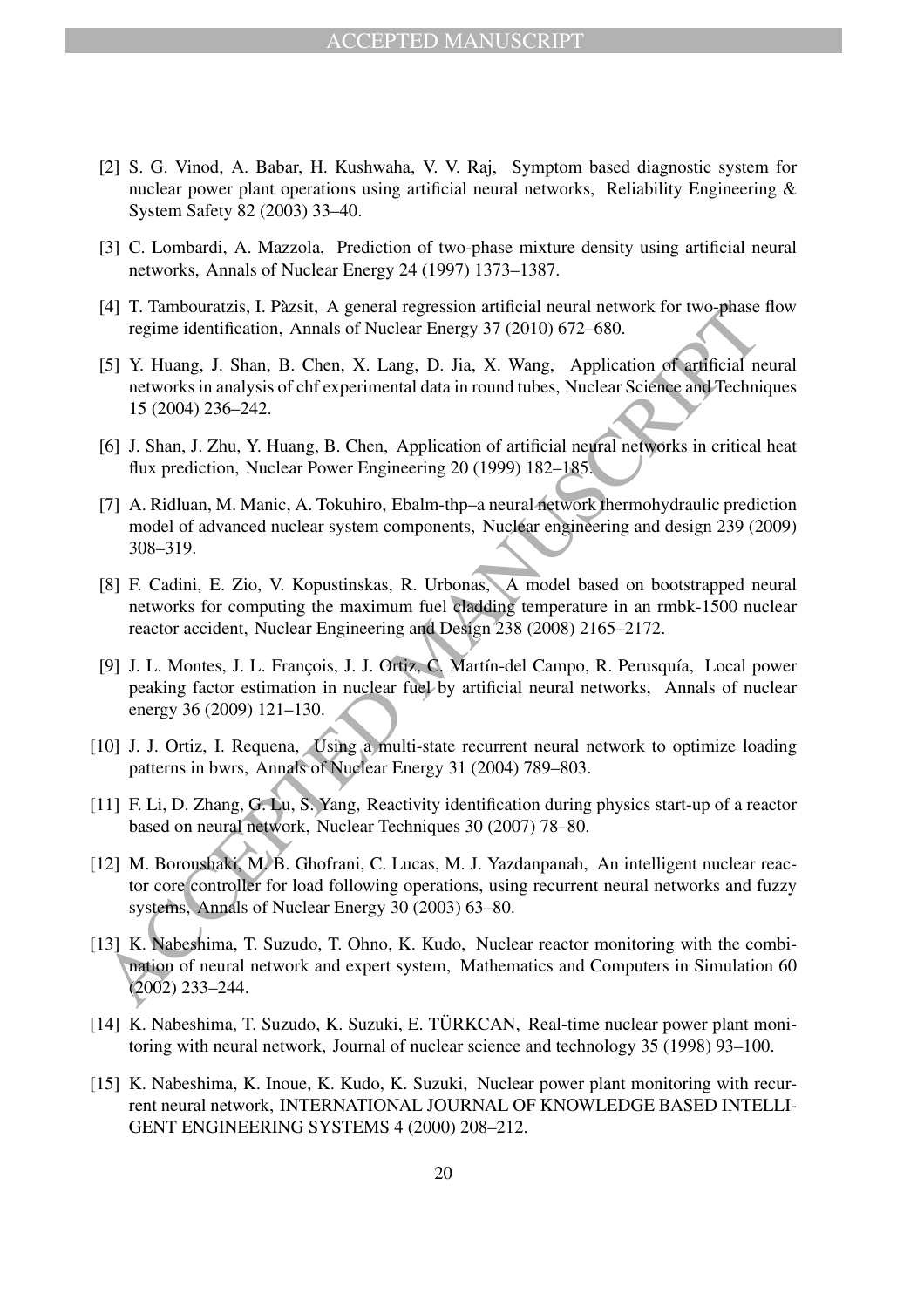- [16] E. B. Bartlett, R. E. Uhrig, Nuclear power plant status diagnostics using an artificial neural network, Nuclear Technology 97 (1992) 272–281.
- [17] D. E. Rumelhart, G. E. Hinton, R. J. Williams, Learning representations by back-propagating errors, nature 323 (1986) 533.
- [18] T. Santosh, A. Srivastava, V. S. Rao, A. Ghosh, H. Kushwaha, Diagnostic system for identification of accident scenarios in nuclear power plants using artificial neural networks, Reliability Engineering & System Safety 94 (2009) 759–762.
- [19] M. G. Na, S. H. Shin, D. W. Jung, S. P. Kim, J. H. Jeong, B. C. Lee, Estimation of break location and size for loss of coolant accidents using neural networks, Nuclear engineering and design 232 (2004) 289–300.
- [20] F. Sanchez-Saez, A. Sánchez, J. F. Villanueva, S. Carlos, S. Martorell, Uncertainty analysis of a large break loss of coolant accident in a pressurized water reactor using non-parametric methods, Reliability Engineering & System Safety 174 (2018) 19–28.
- [21] L. V. Fausett, Fundamentals of Neural Networks: Architectures, Algorithms and Applications, 1st ed., Prentice Hall International, Inc., 1994.
- [22] B. Hassibi, D. G. Stork, G. J. Wolff, Optimal brain surgeon and general network pruning, in: IEEE International Conference on Neural Networks, 1993, pp. 293–299 vol.1. doi:10.1109/ ICNN.1993.298572.
- [23] M. NâŁŸrgaard, O. Ravn, N. K. Poulsen, NNSYSID-Toolbox for System Identification with Neural Networks, Mathematical and Computer Modelling of Dynamical Systems 8 (2002) 1–20.
- [24] M. Witczak, J. Korbicz, M. Mrugalski, R. J. Patton, A GMDH neural network-based approach to robust fault diagnosis: Application to the DAMADICS benchmark problem, Control Engineering Practice 14 (2006) 671–683.
- [25] G. Onwubolu, GMDH-Methodology and Implementation in MATLAB, Imperial College Press, 2016. URL: http://www.worldscientific.com/worldscibooks/10.1142/ p982. doi:10.1142/p982.
- Icadom of accelent scenarios in nuclear power planes ang artifical neural networks. R<br>
Hilly Engineering & System Safety 94 (2009) 759-762.<br>
19) M. G. Na, S. H. Shin, D. W. Jung, S. P. Kim, J. H. Jeong, B. C. Lee, Estimati [26] X. Tian, V. Becerra, N. Bausch, G. Vinod, T. Santhosh, A method for measuring the robustness of diagnostic models for predicting the break size during loca, in: Proceedings of the Annual Conference of the Prognostics and Health Management Society 2017 (PHM2017), 2017, pp. 2–10.
- [27] D. J. MacKay, A practical bayesian framework for backpropagation networks, Neural computation 4 (1992) 448–472.
- [28] K. Kasiviswanathan, K. Sudheer, J. He, Quantification of prediction uncertainty in artificial neural network models, in: Artificial neural network modelling, Springer, 2016, pp. 145–159.